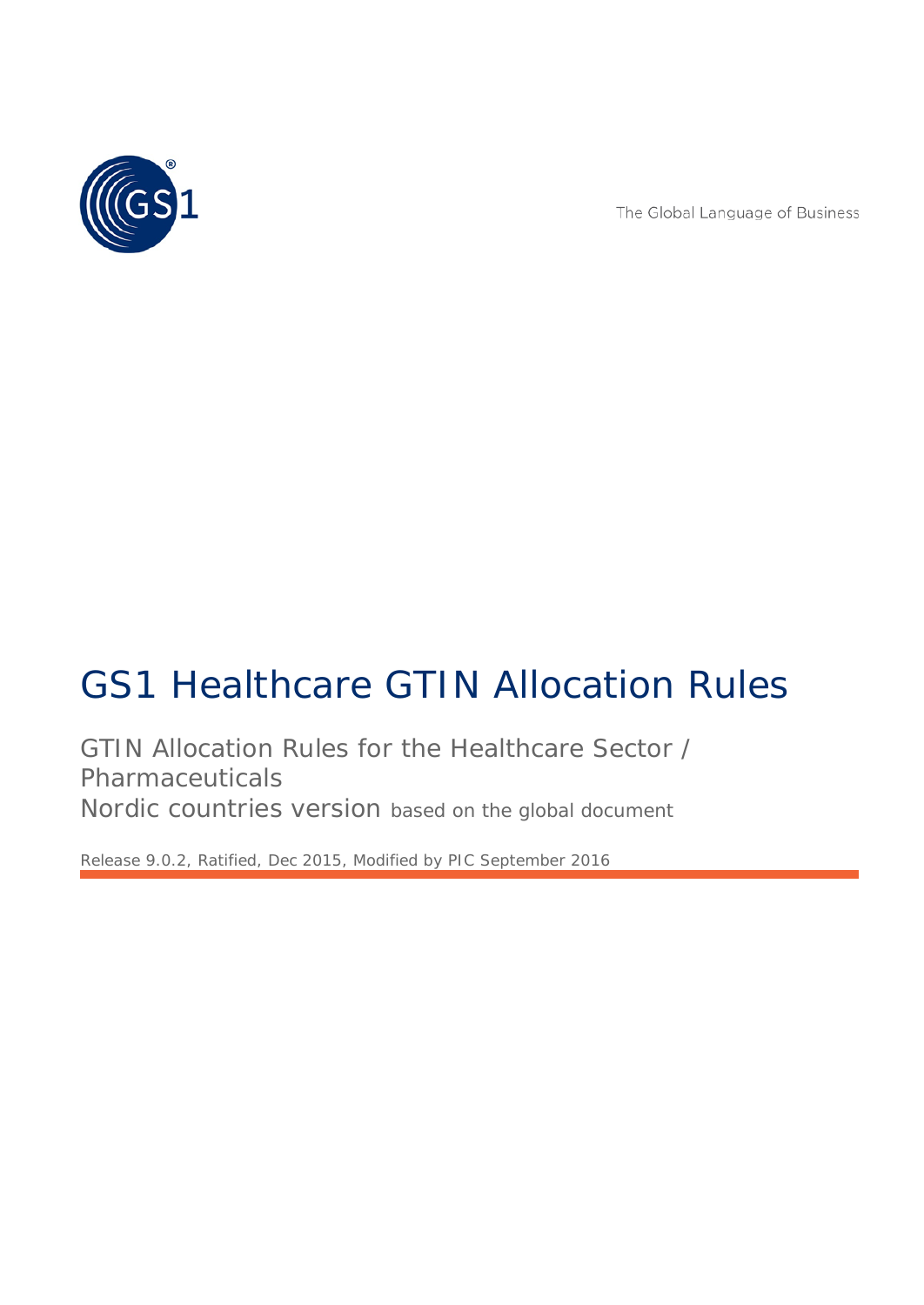

## **Document Summary**

| Document Item        | <b>Current Value</b>                                   |
|----------------------|--------------------------------------------------------|
| Document Name        | GS1 Healthcare GTIN Allocation Rules                   |
| Document Date        | Dec 2015                                               |
| Document Version     | 9.0                                                    |
| Document Issue       | 2                                                      |
| Document Status      | Ratified                                               |
| Document Description | <b>GTIN Allocation Rules for the Healthcare Sector</b> |

## **Contributors**

| Name | Organisation |
|------|--------------|
|      |              |
|      |              |

## **Log of Changes**

| Release | Date of Change | Changed By    | Summary of Change                                                                                      |
|---------|----------------|---------------|--------------------------------------------------------------------------------------------------------|
| 9.0.1   | July 2015      | Valerie Hoste | Applied new GS1 branding and errata fix to add<br>figure heading 5-11 (example of a medical<br>device) |
| 9.0.2   | Dec 2015       | David Buckley | Errata fix, wrong cross-references in section<br>5.1.8 and fixed corrupted figure cross-references     |

### **Disclaimer**

 $GS1<sup>®</sup>$ , under its IP Policy, seeks to avoid uncertainty regarding intellectual property claims by requiring the participants in the Work Group that developed this **GS1 Healthcare GTIN Allocation Rules** to agree to grant to GS1 members a royalty-free licence or a RAND licence to Necessary Claims, as that term is defined in the GS1 IP Policy. Furthermore, attention is drawn to the possibility that an implementation of one or more features of this Specification may be the subject of a patent or other intellectual property right that does not involve a Necessary Claim. Any such patent or other intellectual property right is not subject to the licencing obligations of GS1. Moreover, the agreement to grant licences provided under the GS1 IP Policy does not include IP rights and any claims of third parties who were not participants in the Work Group.

Accordingly, GS1 recommends that any organisation developing an implementation designed to be in conformance with this Specification should determine whether there are any patents that may encompass a specific implementation that the organisation is developing in compliance with the Specification and whether a licence under a patent or other intellectual property right is needed. Such a determination of a need for licencing should be made in view of the details of the specific system designed by the organisation in consultation with their own patent counsel.

THIS DOCUMENT IS PROVIDED "AS IS" WITH NO WARRANTIES WHATSOEVER, INCLUDING ANY WARRANTY OF MERCHANTABILITY, NONINFRINGMENT, FITNESS FOR PARTICULAR PURPOSE, OR ANY WARRANTY OTHER WISE ARISING OUT OF THIS SPECIFICATION. GS1 disclaims all liability for any damages arising from use or misuse of this Standard, whether special, indirect, consequential, or compensatory damages, and including liability for infringement of any intellectual property rights, relating to use of information in or reliance upon this document.

GS1 retains the right to make changes to this document at any time, without notice. GS1 makes no warranty for the use of this document and assumes no responsibility for any errors which may appear in the document, nor does it make a commitment to update the information contained herein.

GS1 and the GS1 logo are registered trademarks of GS1 AISBL.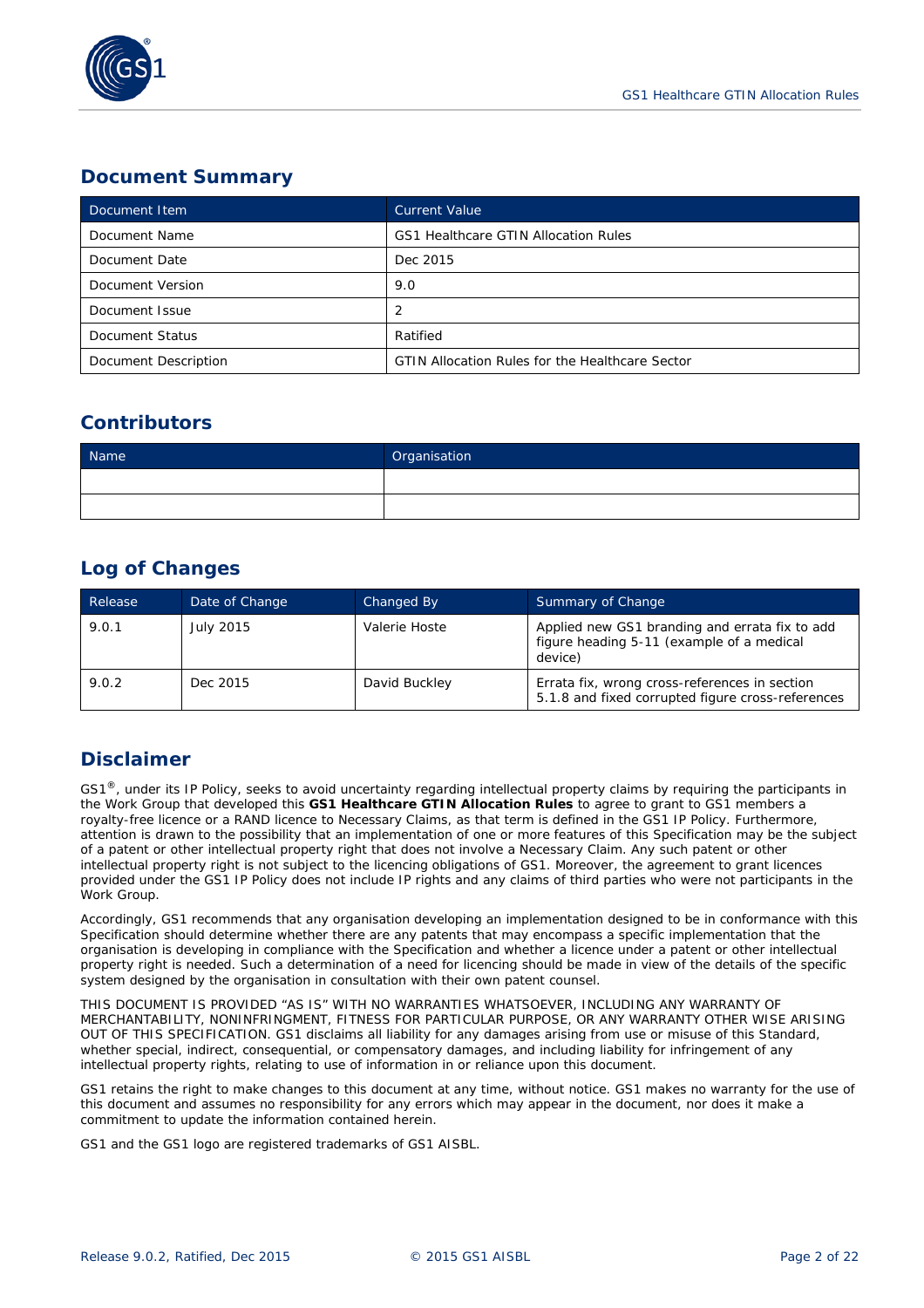

## **Table of Contents**

| 1              |     |       |                                                                                      |  |
|----------------|-----|-------|--------------------------------------------------------------------------------------|--|
| $\overline{2}$ |     |       | Introduction to Global Trade I tem Number in healthcare  5                           |  |
|                | 2.1 |       |                                                                                      |  |
|                |     | 2.1.1 |                                                                                      |  |
|                |     | 2.1.2 |                                                                                      |  |
|                | 2.2 |       |                                                                                      |  |
|                |     | 2.2.1 |                                                                                      |  |
|                |     | 2.2.2 |                                                                                      |  |
|                |     | 2.2.3 |                                                                                      |  |
|                | 2.3 |       |                                                                                      |  |
|                |     | 2.3.1 |                                                                                      |  |
|                |     | 2.3.2 |                                                                                      |  |
| 3              |     |       |                                                                                      |  |
| 4              |     |       |                                                                                      |  |
|                | 4.1 |       |                                                                                      |  |
|                |     | 4.1.1 | Differentiation between primary package and secondary packages in a one to one (1:1) |  |
|                |     |       |                                                                                      |  |
|                | 4.2 |       |                                                                                      |  |
|                |     | 4.2.1 |                                                                                      |  |
|                |     | 4.2.2 |                                                                                      |  |
|                | 4.3 |       |                                                                                      |  |
|                |     | 4.3.1 |                                                                                      |  |
|                |     | 4.3.2 |                                                                                      |  |
|                |     | 4.3.3 |                                                                                      |  |
|                |     | 4.3.4 |                                                                                      |  |
|                | 4.4 |       |                                                                                      |  |
|                | 4.5 |       |                                                                                      |  |
|                |     | 4.5.1 |                                                                                      |  |
|                |     | 4.5.2 |                                                                                      |  |
|                |     | 4.5.3 |                                                                                      |  |
|                | 4.6 |       |                                                                                      |  |
|                |     | 4.6.1 |                                                                                      |  |
| 5              |     |       |                                                                                      |  |
|                | 5.1 |       |                                                                                      |  |
|                |     | 5.1.1 |                                                                                      |  |
|                |     | 5.1.2 |                                                                                      |  |
|                |     | 5.1.3 |                                                                                      |  |
|                |     | 5.1.4 |                                                                                      |  |
|                |     | 5.1.5 |                                                                                      |  |
|                |     | 5.1.6 |                                                                                      |  |
|                |     | 5.1.7 |                                                                                      |  |
|                |     | 5.1.8 |                                                                                      |  |
|                |     | 5.1.9 | New/additional pallet layouts that co-exist permanently with the original layout  18 |  |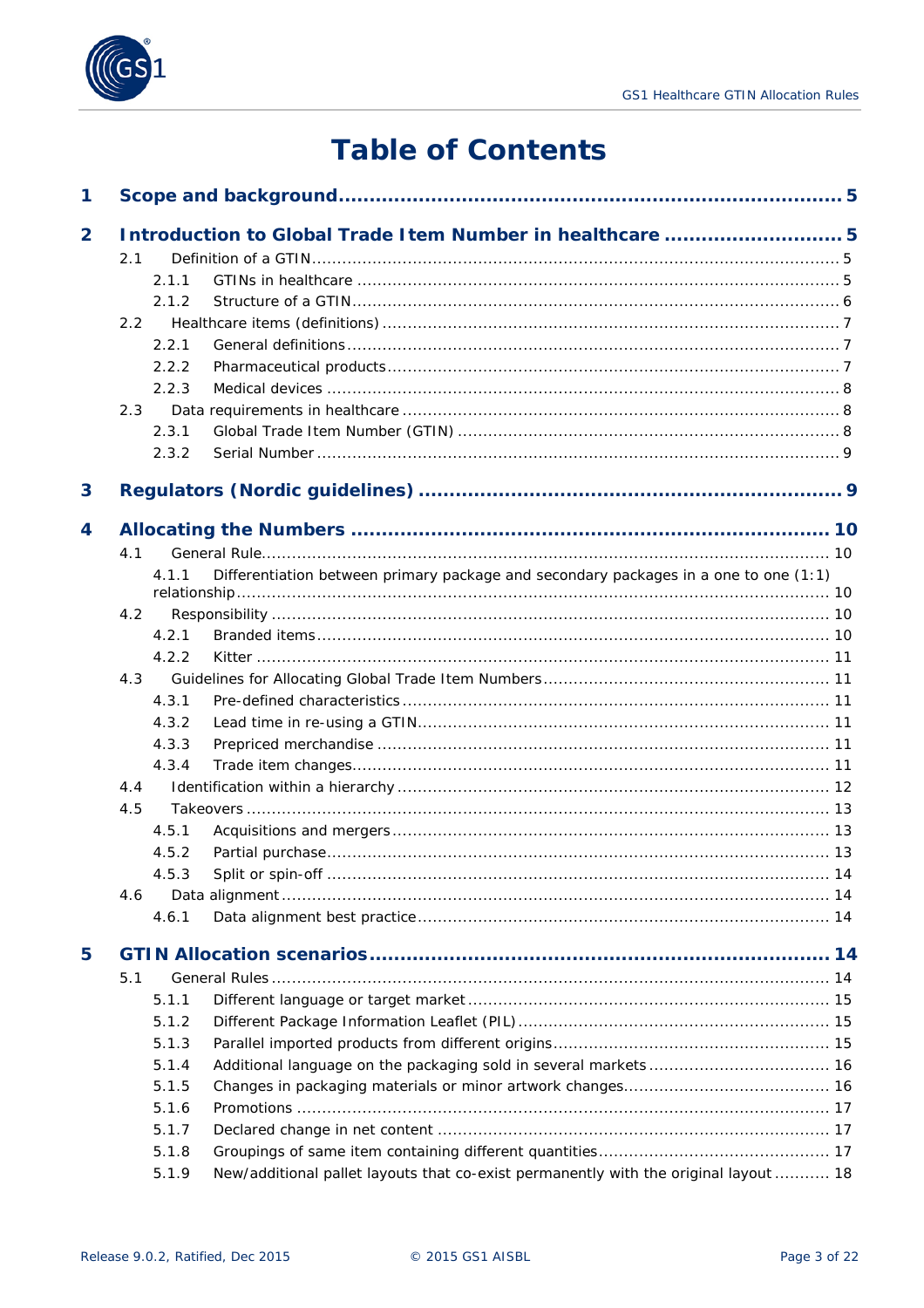

| 5.2 |                                                                                                     |  |
|-----|-----------------------------------------------------------------------------------------------------|--|
| 521 |                                                                                                     |  |
|     |                                                                                                     |  |
|     | 5.2.3 Single unpackaged pills / tablets / capsules / caplets and those packaged in blister cells 20 |  |
|     |                                                                                                     |  |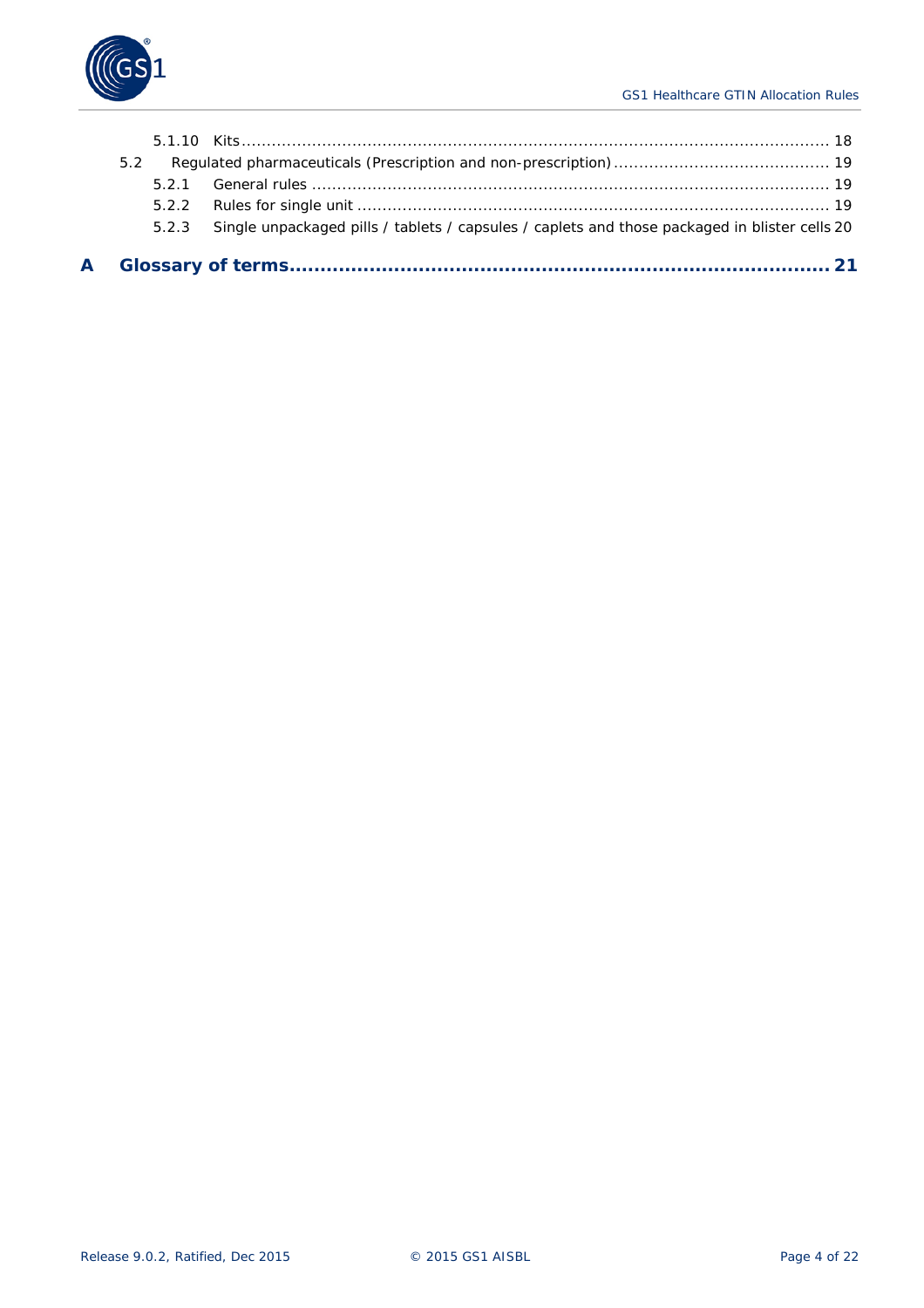

## <span id="page-4-0"></span>**1 Scope and background**

Unique identification provides an opportunity to differentiate, in a machine readable form, an item's identification. Such information is rapidly becoming a pre-requisite, when linked with the item's batch number (or unique serial number) and expiration date, for traceability of all healthcare products from production to delivery to the patient (point of care). This voluntary guideline was developed by the GS1 Healthcare so that, when and where product identification is required there will be consistency in the use of data structures worldwide. It also covers the specific Point-of-Sale requirements which are essential for Prescription & Non-Prescription healthcare items.

GS1 Healthcare is developing, promoting, and implementing global industry standards for solutions to prevent medical errors, combat counterfeit products and improve supply chain efficiencies throughout the healthcare industry. The initial focus has primarily been on Pharmaceutical and Medical Devices and thus this document reflects the current engaged representation. While the principles and examples given may be applied to the entire healthcare sector, further development and updates to ensure that specific examples from animal health, dental products, etc. may be added. Should a sector believe it is necessary to provide further input or additions to this document it should approach GS1 Healthcare to initiate these discussions.



**Note:** The GS1 Healthcare website (*<http://www.gs1.org/healthcare>*) is continuously updated.

**Note:** Terms specific to this document are defined in the Glossary of Terms (Appendix A), additional terms are found within the GS1 General Specification.

## <span id="page-4-1"></span>**2 Introduction to Global Trade Item Number in healthcare**

#### <span id="page-4-2"></span>**2.1 Definition of a GTIN**

The Global Trade Item Number™ (GTIN™) is used for the unique identification of trade items worldwide. GTINs may be 8, 12, 13 or 14-digits in length. Their data structures require up to 14 digit fields, and all GTIN processing software should allow for 14 digits.

A trade item is any item (product or service) upon which there is a need to retrieve pre-defined information and that may be priced, or ordered, or invoiced at any point in any supply chain. This includes individual items as well as all their different configurations in different types of packaging.

#### <span id="page-4-3"></span>**2.1.1 GTINs in healthcare**

Global Trade Item Numbers (GTINs) uniquely identify items that are traded (Pharmaceuticals, Medical Devices, etc.) in the Supply Chain. Integrity of these numbers throughout the item's lifetime is a key to maintaining uniqueness for manufacturers, wholesalers, distributors, hospitals, regulatory bodies and other Supply Chain stakeholders. A change to one aspect, characteristic, variant or formulation of a trade item may require the allocation of a new GTIN.

Brand Owners who hold the specifications of a healthcare item must properly allocate and maintain their GTINs to enable trading partners to distinguish products effectively for regulatory, Supply Chain and patient safety concerns.

This publication is based upon the GS1 GTIN Allocation Rules *[www.gs1.org/gtinrules](http://www.gs1.org/gtinrules)* and has been tailored to meet the specific needs of healthcare. While all GS1 standards are voluntary, the rules are intended to drive consistent implementation in the Global Healthcare Community.



**Note:** National, federal or local regulations may apply and will take precedence over this voluntary guideline. For example, some healthcare regulators may place requirements or restrictions on GTIN use within their jurisdiction.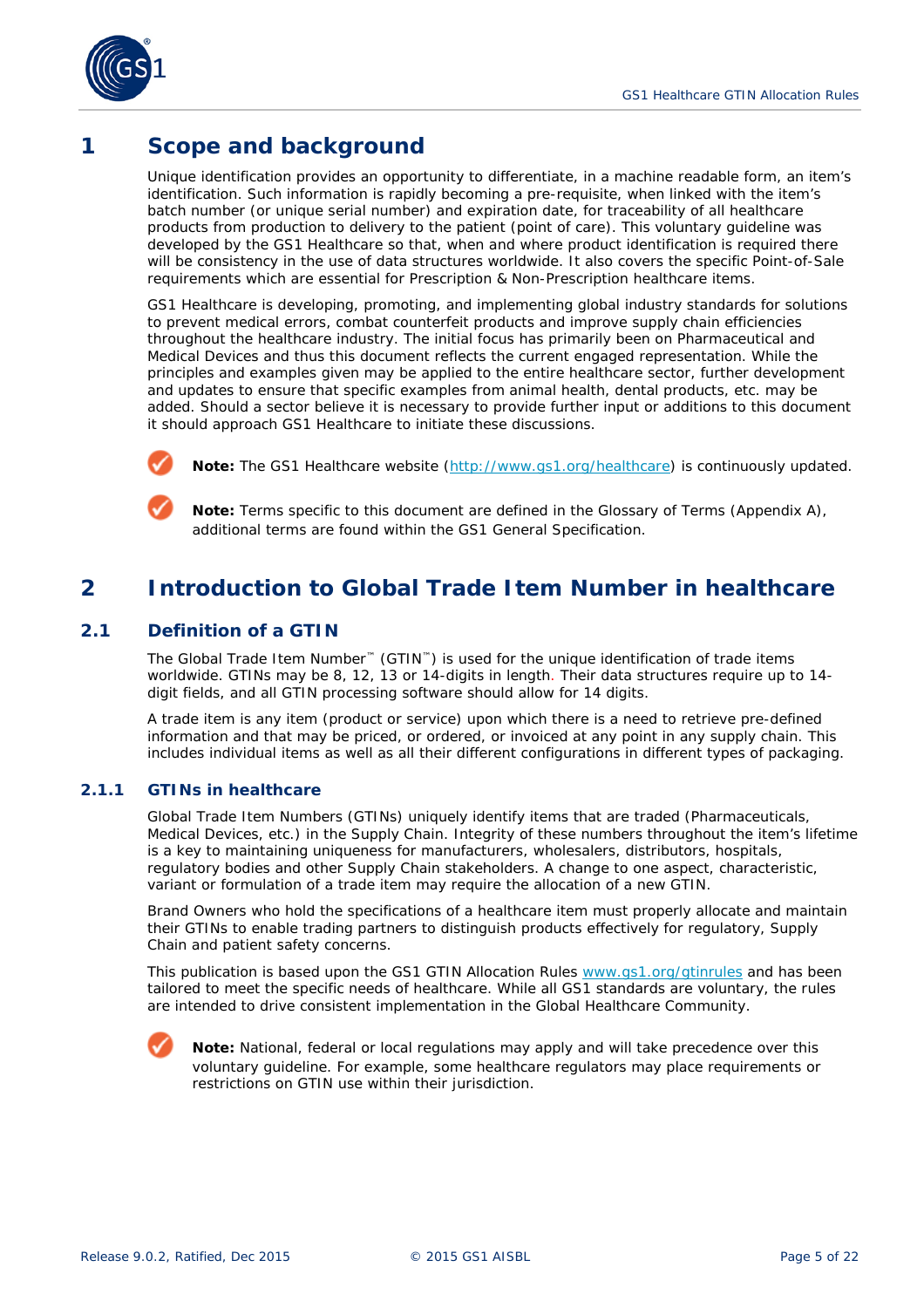

#### <span id="page-5-0"></span>**2.1.2 Structure of a GTIN**

Upon joining a GS1 Member Organisation companies receive a GS1 Company Prefix and full documentation on how to allocate GTINs to their products. The four methods to construct a GTIN are explained in detail the web site *<http://www.gs1.org/productssolutions/idkeys>*.

Although GTINs have an administrative structure to ensure that they are unique, they should be treated as non-significant numbers. This means that they should always be recorded and processed in their entirety; no part of the number relates to any classification or conveys any information.



**Note:** This GTIN format is used in business transactions, especially for eCom (e.g., electronic orders, invoices, price catalogues, etc.)

The figure below shows the construct of the GTIN-13.

|  |  |  |                           |  | <b>Figure 2-1</b> Example of a GTIN-13 |                                                                                                                                                                                        |                |
|--|--|--|---------------------------|--|----------------------------------------|----------------------------------------------------------------------------------------------------------------------------------------------------------------------------------------|----------------|
|  |  |  | <b>GS1 Company Prefix</b> |  |                                        | Item Reference                                                                                                                                                                         | Check<br>digit |
|  |  |  |                           |  |                                        | N <sub>1</sub> N <sub>2</sub> N <sub>3</sub> N <sub>4</sub> N <sub>5</sub> N <sub>6</sub> N <sub>7</sub> N <sub>8</sub> N <sub>9</sub> N <sub>10</sub> N <sub>11</sub> N <sub>12</sub> | $N_{13}$       |

#### **Figure 2-1** Example of a GTIN-13

#### **GS1 Company Prefix**

- The GS1 Company Prefix consists of a GS1 Prefix and the Company Number both of which are allocated by GS1 Member Organisations. In general it comprises six to ten digits depending on the capacity needs of the company.
- **The first two or three digits N<sub>1</sub>, N<sub>2</sub>, N<sub>3</sub> constitute the GS1 Prefix allocated by GS1 Global Office to** each GS1 Member Organisation. It does not mean that the item is produced or distributed in the country to which the prefix has been allocated.

#### **Item Reference**

The Item Reference is a component of the Global Trade Item Number (GTIN) assigned by the owner of the GS1 Company Prefix or U.P.C. Company Prefix to create a unique GTIN and is a non-significant number, which means that the individual digits in the number do not relate to any classification or convey any specific information. The simplest way to allocate Item References is sequentially, that is 000, 001, 002, 003, etc.

#### **Check digit**

The check digit is the last digit. It is calculated from all other digits in the GTIN.

| GTIN-14 Data<br><b>Structure</b> | Indicator | GTIN of the items contained (without check digit)                                                                                                                                       | $ $ Check $ $<br>digit |
|----------------------------------|-----------|-----------------------------------------------------------------------------------------------------------------------------------------------------------------------------------------|------------------------|
|                                  | $N_1$     | N <sub>2</sub> N <sub>3</sub> N <sub>4</sub> N <sub>5</sub> N <sub>6</sub> N <sub>7</sub> N <sub>8</sub> N <sub>9</sub> N <sub>10</sub> N <sub>11</sub> N <sub>12</sub> N <sub>13</sub> | $N_{14}$               |

#### **Figure 2-2** Example of a GTIN-14

#### **Indicator**

The Indicator is only used in the GTIN-14 Data Structure. It takes the value 1 to 8 (see Note 1 below) and is used for lower or higher packaging levels (see section *[4.4](#page-11-0) [Identification within a](#page-11-0)  [hierarchy](#page-11-0)*). The simplest way to allocate the indicator is sequentially that is 1, 2, 3… to each grouping of a trade unit.

A uniform grouping of trade items is a standard and stable grouping of identical trade items. The manufacturer or supplier has the option of either assigning a unique GTIN-13 or GTIN-12 to each grouping or assigning a unique GTIN-14 with an Indicator value of 1 to 8. These 14-digit GTINs incorporate the GTIN of the trade item (less its check digit) contained in each grouping. The check digit for each GTIN-14 is then recalculated.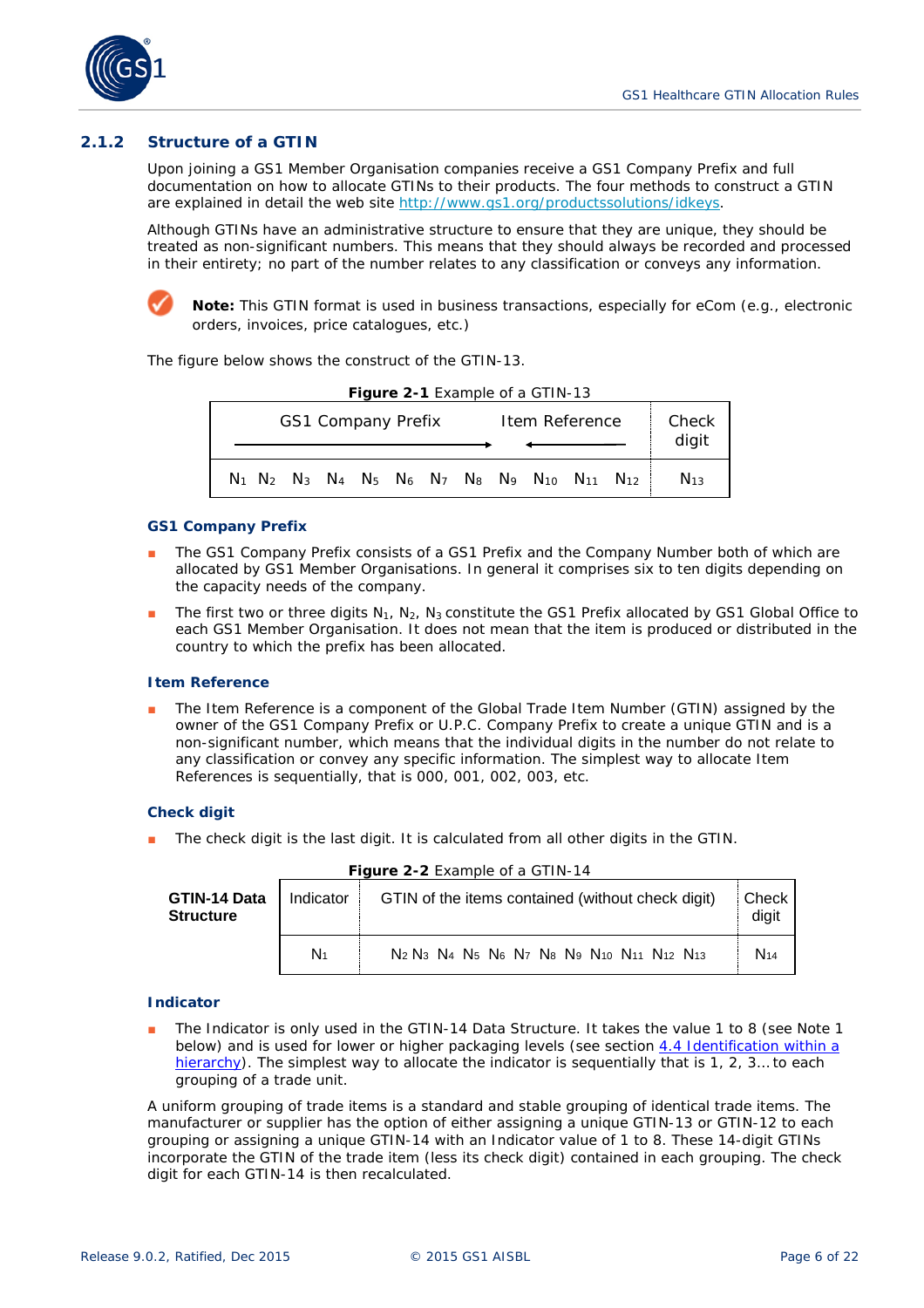

The Indicators have no meaning. The digits do not have to be used in sequential order and some may not be used at all. The GTIN-14 structure for standard trade item groupings creates extra numbering capacity. Indicators can be re-used.

**Note:** The value 9 is reserved for variable measure items. These are rare in healthcare but an example could be gases used in operations. The amount of gas used for any given operation is variable but can be priced or ordered or invoiced in predefined quantities (e.g., cubic metres) when delivered to a hospital.

The Indicator is a digit with a value of 1 to 8. It is assigned as required by the company that constructs the identification number. It can provide up to eight separate GTIN-14 Identification Numbers to identify groupings of trade items.

The 8-, 12- or a 13-digit GTIN of the trade items contained must always be the one of the relevant levels of packaging contained, usually the lowest level. GTINs for restricted distribution must not be used in this Element String.

#### <span id="page-6-0"></span>**2.2 Healthcare items (definitions)**

The legal definitions for healthcare items will differ from one country to another (see section *[3](#page-8-1) [Regulators](#page-8-1)*). Indeed some legal definitions for drugs are simply 'A substance recognised by an official legal entity'. This section therefore aims to provide a global overview.

#### <span id="page-6-1"></span>**2.2.1 General definitions**

#### **2.2.1.1 Kits**

Kits are collections of non-homogeneous, separable components that are identified, purchased, and supplied as a single trade item for a specific clinical or commercial purpose.

There are two primary types of kits:

- Finished product kit: kits that are an assembly of only finished goods. Components are trade items, where each component is a trade item identified by a GTIN. Components do not need to be individually packaged; but are independently identified at the component packaging level (e.g. may be sellable, identified and available for trade).
- Manufactured kit: kits that are completed or finished in the kitting process. At least one component of a manufactured kit is not a finished trade item and therefore is not identified with a GTIN.

#### <span id="page-6-2"></span>**2.2.2 Pharmaceutical products**

#### **2.2.2.1 Non-prescription**

A non-prescription pharmaceutical product is a drug or medicinal specialty who's dispensing or administration does not require medical authorisation. Normally it can be used by the consumers under their own initiative and responsibility to prevent, relieve or to treat symptoms or mild diseases. Its use, in the form, conditions, and authorised dosages should be safe for the consumer.

This covers healthcare items that do not require a prescription or direct medical intervention. Typical examples include mouthwash, low-strength pain-killers, etc.

#### **2.2.2.2 Prescription (Rx)**

A Prescription (often referred to as a Pharmaceutical) Product (Rx) is a drug or medicinal specialty that requires a prescription or direct medical intervention. Typical examples include, medicated bandages, pain medication, injectables, etc. and can normally only be obtained with a prescription from an appropriate health care practitioner.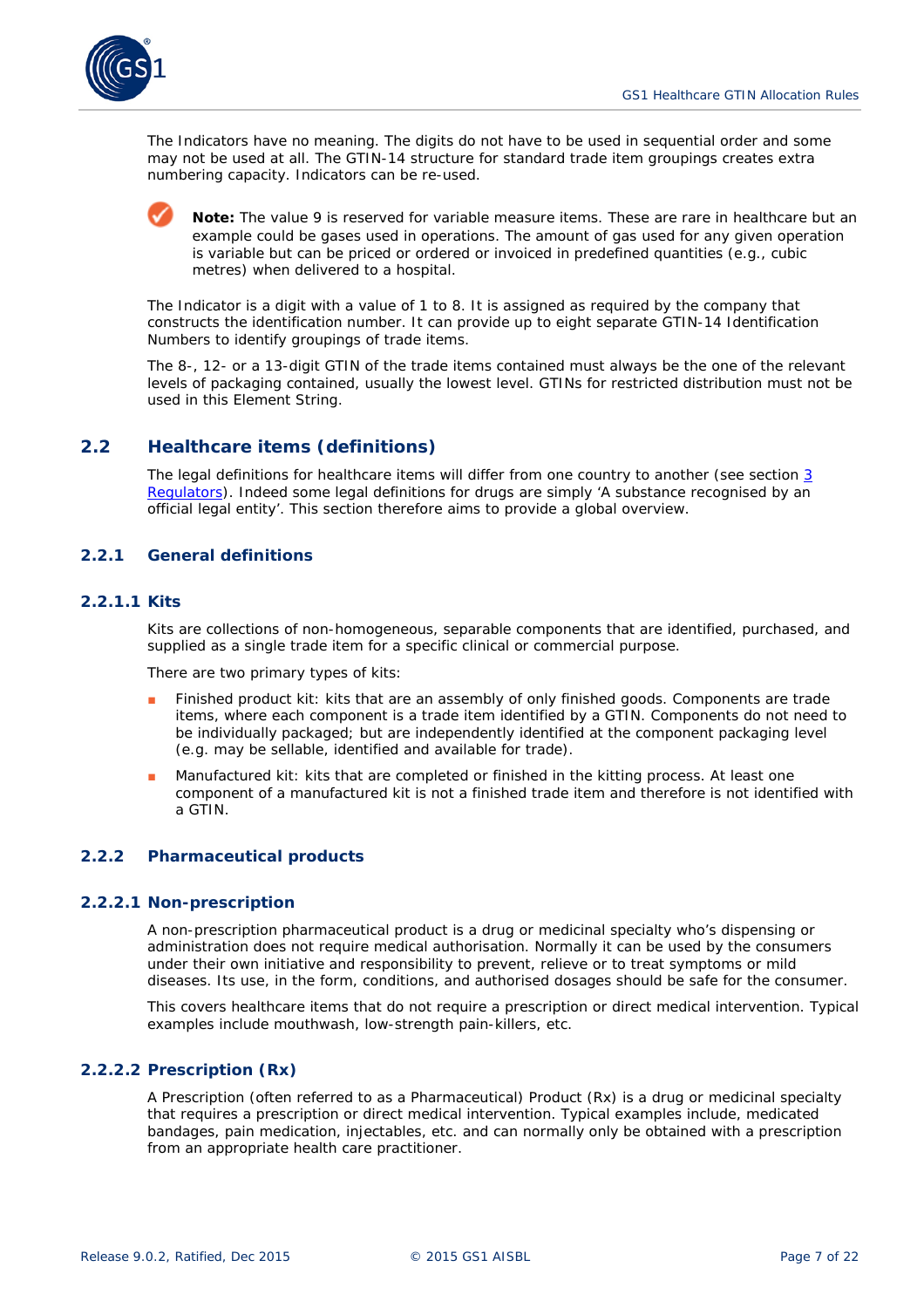

#### **2.2.2.3 Hospital pharmacy production**

A Hospital Pharmacy Product is a product that has to be manufactured by a hospital pharmacy for internal or multi-hospital use, thus it is not (or is no more) marketed by pharmaceutical company that supplied the raw material. These products may correspond to the Prescription or Non-Prescription category. In any case, they have to be clearly identified from the production to the bedside.

#### <span id="page-7-0"></span>**2.2.3 Medical devices**

Medical device means any instrument, apparatus, implement, machine, appliance, implant, in vitro reagent or calibrator, software, material or other similar or related article, intended by the manufacturer to be used, alone or in combination, for human beings for one or more of the specific purposes of:

- diagnosis, prevention, monitoring, treatment or alleviation of disease
- diagnosis, monitoring, treatment, alleviation of or compensation for an injury
- investigation, replacement, modification, or support of the anatomy or of a physiological process
- supporting or sustaining life
- control of conception
- disinfection of medical devices
- providing information for medical purposes by means of in vitro examination of specimens derived from the human body and which does not achieve its primary intended action in or on the human body by pharmacological, immunological or metabolic means, but which may be assisted in its function by such means.

#### **2.2.3.1 Configurable devices**

A configurable medical device is a product that consists of multiple components, some of which may be selected by the customer based on a list provided by the manufacturer. The possible configurations are determined by product design. In all cases, configurable medical devices are considered to be, and intended to be used as, a single trade item and may be supplied through multiple shipments.

#### **2.2.3.2 Medical device software**

Medical Device Software, as defined IEC 62304 *Medical device software – Software life cycle processes*, is a software system that has been developed for the purpose of being incorporated into the medical device being developed or that is intended for use as a medical device in its own right. Medical Device Software may be configurable, where some features or modules can be selected by the customer.

#### <span id="page-7-1"></span>**2.3 Data requirements in healthcare**

#### <span id="page-7-2"></span>**2.3.1 Global Trade Item Number (GTIN)**

By joining a GS1 Member Organisation the company receives a GS1 Company Prefix which gives the company the ability to create GTINs and access to the GS1 standards. The GS1 System is designed to be used in any industry or any part of the public sector so that an individual company can select to allocate GTINs using a GS1 Company Prefix from the GS1 Member Organisation of their choice. However, some Regulators impose mandatory local requirements on the use of GTIN within their jurisdiction (see *3, Regulators*).

Attributes (e.g. Batch Number, Expiration Date, and Serial Number) add value to the product as production control attributes when combined with the GTIN in a GS1 barcode using the GS1 Application Identifiers. Their use enables tracking & tracing systems and can contribute to improving patient safety. For more information see the general guidelines *<http://www.gs1.org/healthcare>*.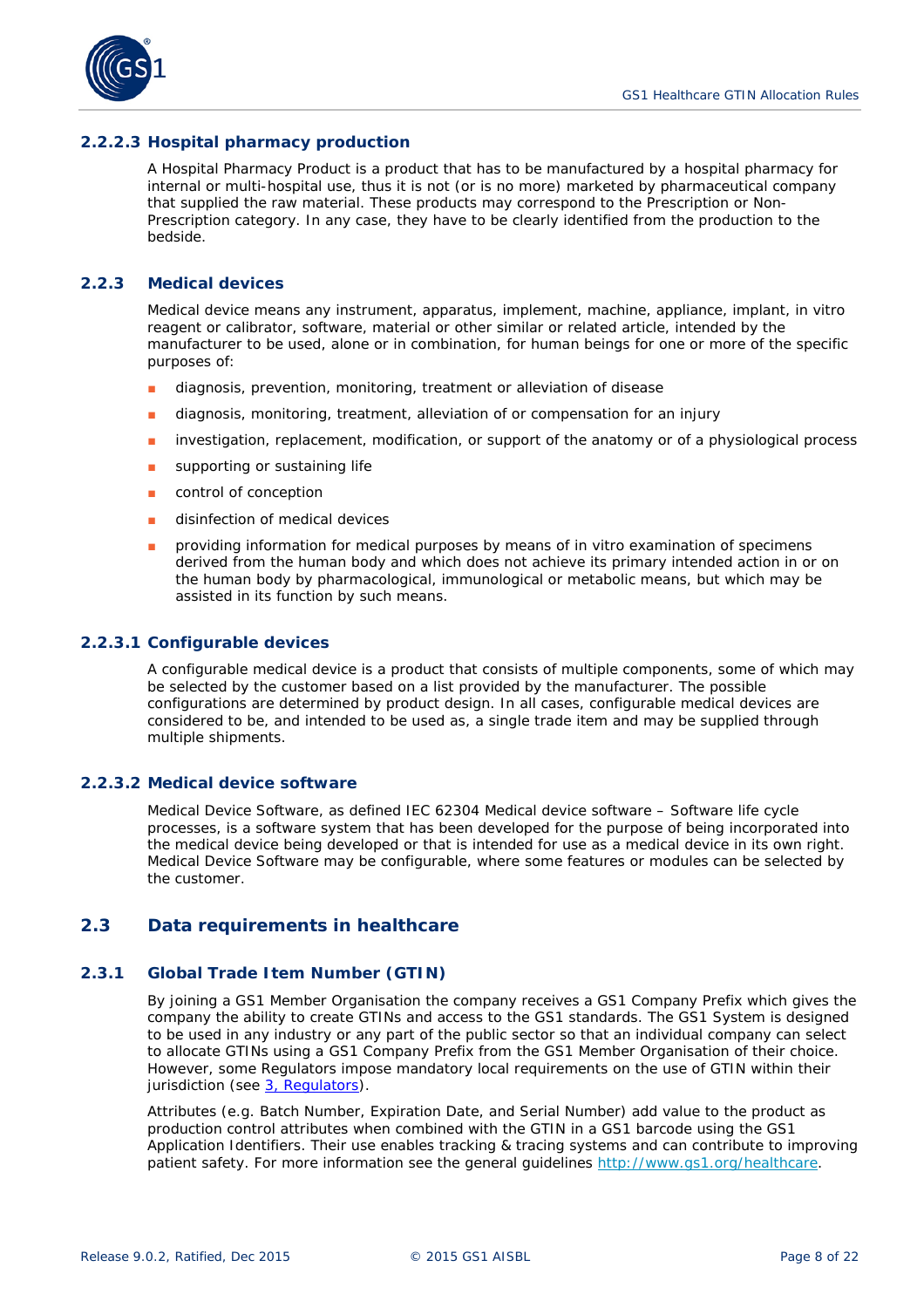

Within the GS1 System the following attributes may only be used in association with a GTIN.

#### **2.3.1.1 Batch or Lot number**

A Batch or Lot Number (Application Identifier (10)) associates an item with information the responsible entity considers relevant for traceability of a trade item. The number may be, for example, a production lot number, a shift number, a machine number, a time, an internal production code, or a software version number. The data is alphanumeric and length is variable up to 20 alphanumeric characters.

#### **2.3.1.2 Expiration date**

An Expiration Date (Application Identifier (17)) is often referred to as expiry date or maximum durability date and indicates the limit of consumption or use of a product (e.g., for pharmaceutical products it will indicate the possibility of an indirect health risk resulting from the ineffectiveness of the product after the date). It is always encoded as a fixed length six numeric characters with the structure YYMMDD where:

- $YY =$  the tens and units of the year (e.g., 2015 = 15).
- $MM =$  the number of the month (e.g., January = 01).
- $DD =$  the number of the day of the relevant month (e.g., second day = 02).

An Expiration Date and Time may also be expressed (Application Identifier (7003)). This structure is only used when the exact expiration time is critical to patient safety.

#### <span id="page-8-0"></span>**2.3.2 Serial Number**

A Serial Number (Application Identifier (21)) is typically used on medical devices that need to be individually tracked and traced (e.g., wheel chairs, pacemakers, MRI scanners).

## <span id="page-8-1"></span>**3 Regulators (Nordic guidelines)**

The healthcare industry is highly regulated and companies are required to comply with national, federal and/or local regulations.

This guideline has been developed as a global standard to help companies meet the key requirement of Product Identification (also an enabler for encoding batch and expiration date). The broader GS1 Global Healthcare User Group has a regulatory affairs area on the website (see *<http://www.gs1.org/healthcare>*). The GS1 Healthcare User Group advocates the use of global standardisation to aid compliance to the regulatory requirements of *all* countries. However, it must be stressed that national, federal or local regulations may apply and take precedence over any GS1 standard.

The Nordic Article Number (Vnr) is an identification code for a specific article of medicine with marketing authorization in the Nordic countries. The Vnr is a six-digit-code (000001-199999 and 370000-599999) given to all human and veterinary medicines. It enables a simple verification of packages at all stages in the drug supply chain from prescription to the patient. Vnr change rules differ from GTIN change rules.

An NTIN-13 has the same format as a GTIN-13, i.e. 13 digits, but with a fixed prefix and a Vnr instead of an article reference number. Prefix of Nordic Number Centre (704626) + Vnr + check digit.

704626 is the prefix of NNC used as a common Nordic company prefix for all pharmaceuticals.

An NTIN-8 has the format:  $2 + Vnr +$  check digit.

Please note that there is a theoretical risk of mix-ups with articles other than pharmaceuticals. To reduce this risk NTIN-8 should only be used on prescription medicines.

For more information regarding Vnrs and NTIN barcodes, please see http://wiki.vnr.fi/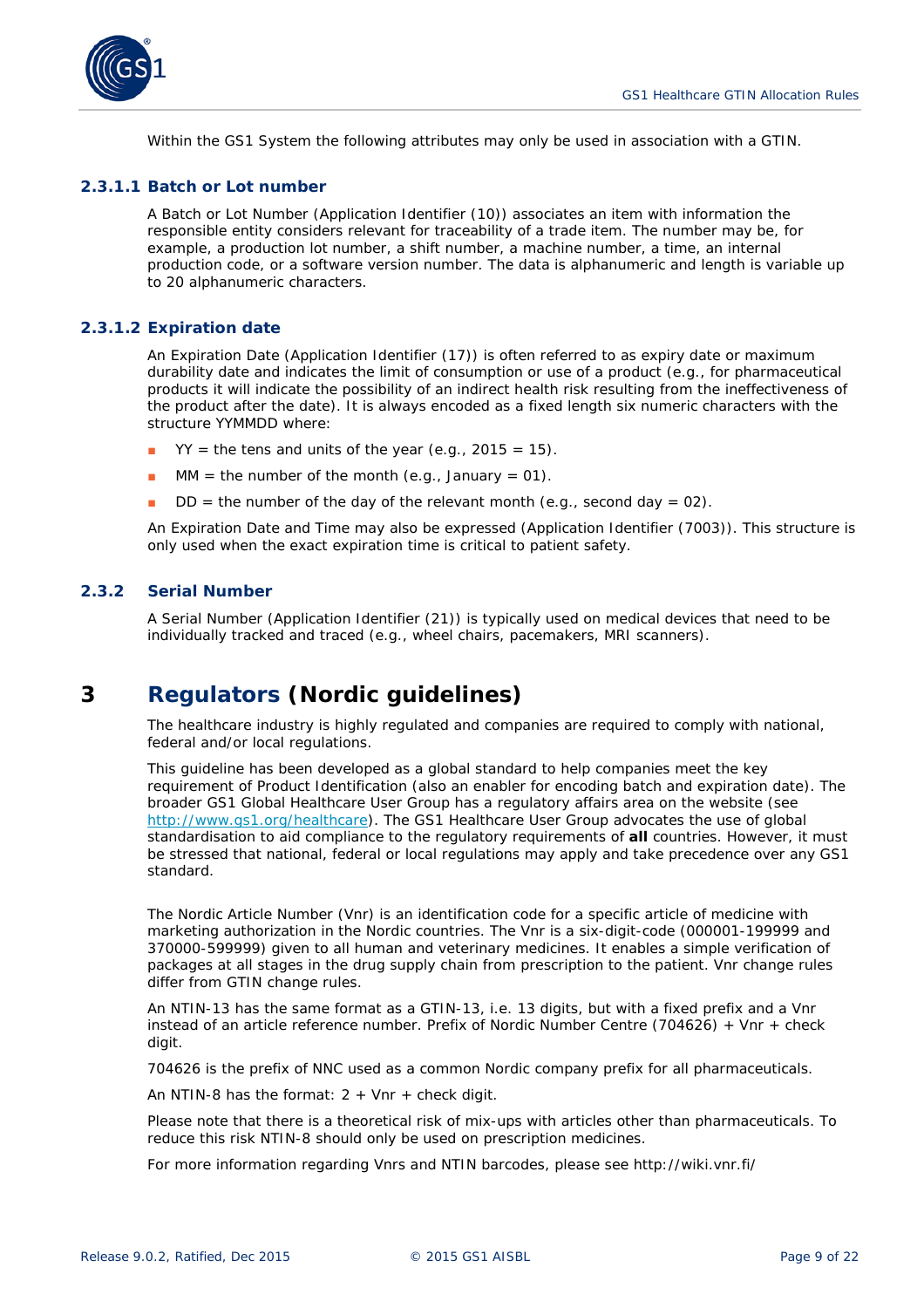

## <span id="page-9-0"></span>**4 Allocating the Numbers**

#### <span id="page-9-1"></span>**4.1 General Rule**

A Global Trade Item Number (GTIN) is used to identify any item upon which there is a need to retrieve pre-defined information and that may be **priced** or **ordered** or **invoiced** at any point in any Supply Chain. Typically this includes the lowest level of packaging as well as higher packaging levels.

A separate unique GTIN is required whenever any of the pre-defined characteristics of an item are different in any way that is relevant to the trading process. This principle is demonstrated in the figure below where the two products have identical ingredients and brand names but require separate GTINs as one product can be sold anywhere while the other requires a Pharmacist to distribute (because of the intended usage).

**Figure 4-1** Example of product change triggering a New GTIN be allocated



The guiding principle is if any *significant change* is made and it is expected to distinguish a new trade item from an old trade item and use accordingly, a new GTIN should be assigned. This document aims to define globally what is meant by *significant change* in healthcare by way of practical examples.

#### <span id="page-9-2"></span>**4.1.1 Differentiation between primary package and secondary packages in a one to one (1:1) relationship**

Some healthcare processes require the capability to clearly differentiate between a healthcare trade item in its primary and secondary packaging, even if they share a "one to one" (1:1) relationship. An example could be a tube of cream in a box, a vial in a box, a single, multiple quantity blister card in a box or a syringe in a unit carton. In this situation the trade item primary package and secondary package may have different GTINs assigned when required by regulation or as agreed within a trading partner relationship. GTIN allocation and the marking of GTINs is made at the discretion of the brand owner.

#### <span id="page-9-3"></span>**4.2 Responsibility**

#### <span id="page-9-4"></span>**4.2.1 Branded items**

The Brand Owner, the organisation that owns the specifications of the trade item regardless of where and by whom it is manufactured, is responsible for the allocation of the Global Trade Item Number (GTIN). By joining a GS1 Member Organisation, the company receives a GS1 Company Prefix which is for the sole use of the company to which it is assigned. The GS1 Company Prefix may not be sold, leased, or given, in whole or in part, for use by any other company.

The company that owns the product and makes the Regulatory Filing is responsible for the GTIN Allocation. For healthcare items it is common for national regulators to require the submission of a product filing from a legal entity based within the jurisdiction of the regulator. Such arrangements have no direct impact on GTIN Allocation but need to be covered by the normal contractual arrangements (e.g., licensed distributor, subsidiary, reseller, etc.).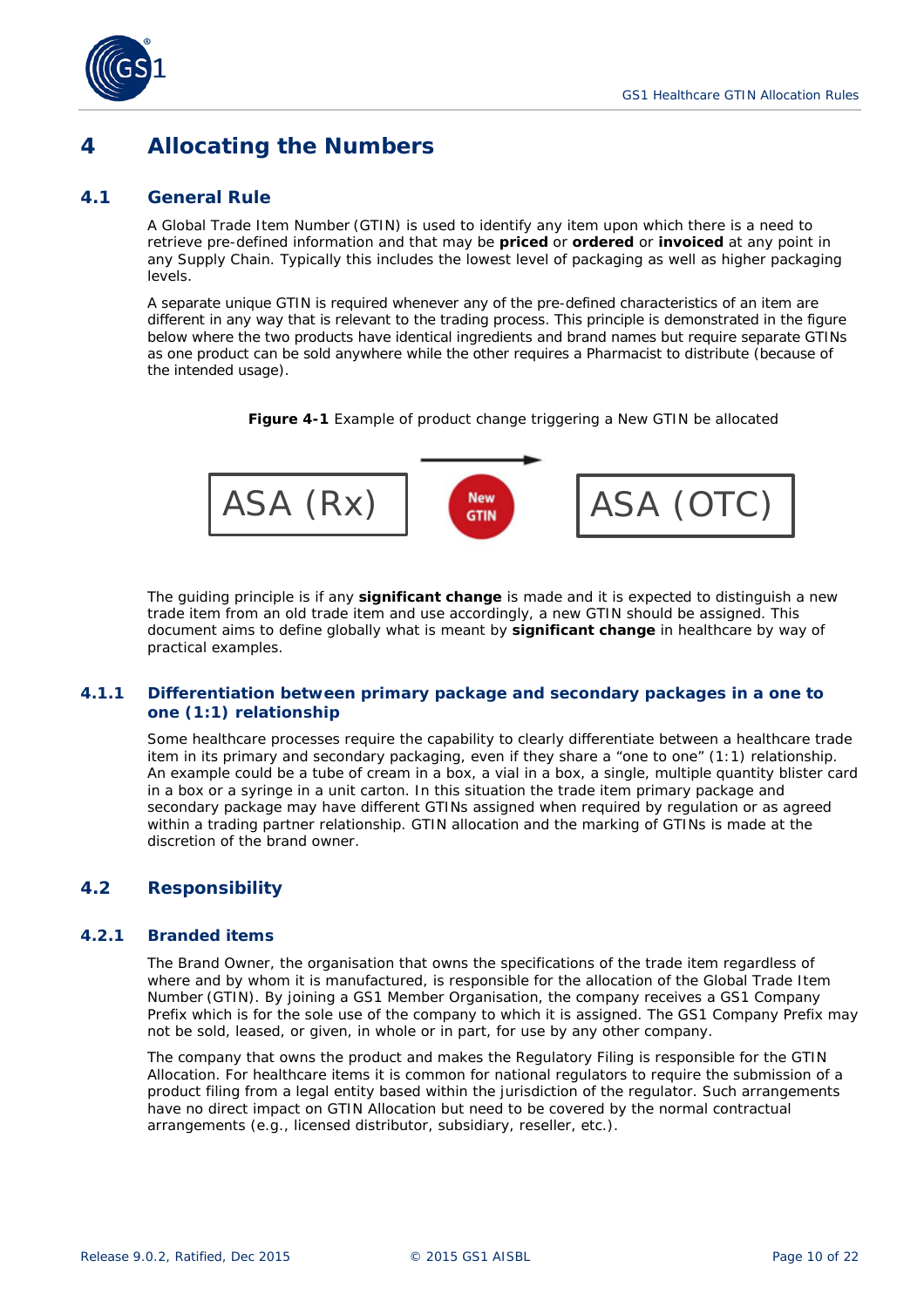

The Brand Owner can only be responsible for GTIN Allocation until the item leaves their control. For example a complex medical device can be reconfigured (e.g., new language, updated software, etc.). Individual customer configuration therefore cannot impact GTIN Allocation.

#### <span id="page-10-0"></span>**4.2.2 Kitter**

The kitter is the Responsible Entity that defines the kit contents, specifications and labelling. Within the EU, the kitter owns the CE mark. The kitter may or may not assemble the kits, and may engage a third party, or kit assembler, to produce the finished trade items.

#### <span id="page-10-1"></span>**4.3 Guidelines for Allocating Global Trade Item Numbers**

#### <span id="page-10-2"></span>**4.3.1 Pre-defined characteristics**

Although this list is not exhaustive, the basic pre-defined characteristics of a trade item are:

- Product Name
- Active ingredient(s)
- Strength
- Dosage form
- Pack size/Net quantity (weight, volume, or other dimension impacting trade)
- Type of package/Packaging configuration
- Function
- For groupings, the number of elementary items contained, and their subdivision in subpackaging units, the nature of the grouping (carton, pallet, box-pallet, flat-pallet…)

A modification to any of the basic elements that characterise a trade item will usually lead to a change in the GTIN.

#### <span id="page-10-3"></span>**4.3.2 Lead time in re-using a GTIN**

Companies must ensure that GTINs allocated to Regulated Healthcare Trade Items shall never be reused.

**Exception:** Regulated Healthcare Trade Items that have been withdrawn from the market and are reintroduced may use the original GTIN if they are reintroduced without any modifications or changes which require a new GTIN as specified by the GTIN Allocation Rules. As an example:

"Product A", a first generation injectable antibiotic, was withdrawn from the market by its manufacturer due to declining sales. After a 10 year absence from the market, "Product A" was reintroduced by the manufacturer, in its original form and package configuration, to treat infections resistant to newer antibiotics. In this example the original GTIN may be used.

#### <span id="page-10-4"></span>**4.3.3 Prepriced merchandise**

Prepricing is discouraged as a trade practice as it introduces complexity for trade item file maintenance through the Supply Chain. However, prepricing can be a mandatory requirement from the regulatory authorities therefore if the price that the consumer will pay is marked on the item, the Global Trade Item Number (GTIN) should be changed when the priced marked on the item changes.

#### <span id="page-10-5"></span>**4.3.4 Trade item changes**

Trade item changes are any change or improvement during the life of a trade item where the new trade item replaces the old one. Should the Brand Owner decide to create a variant (e.g., with different active ingredient) in parallel with the standard trade item, then a separate GTIN has to be allocated.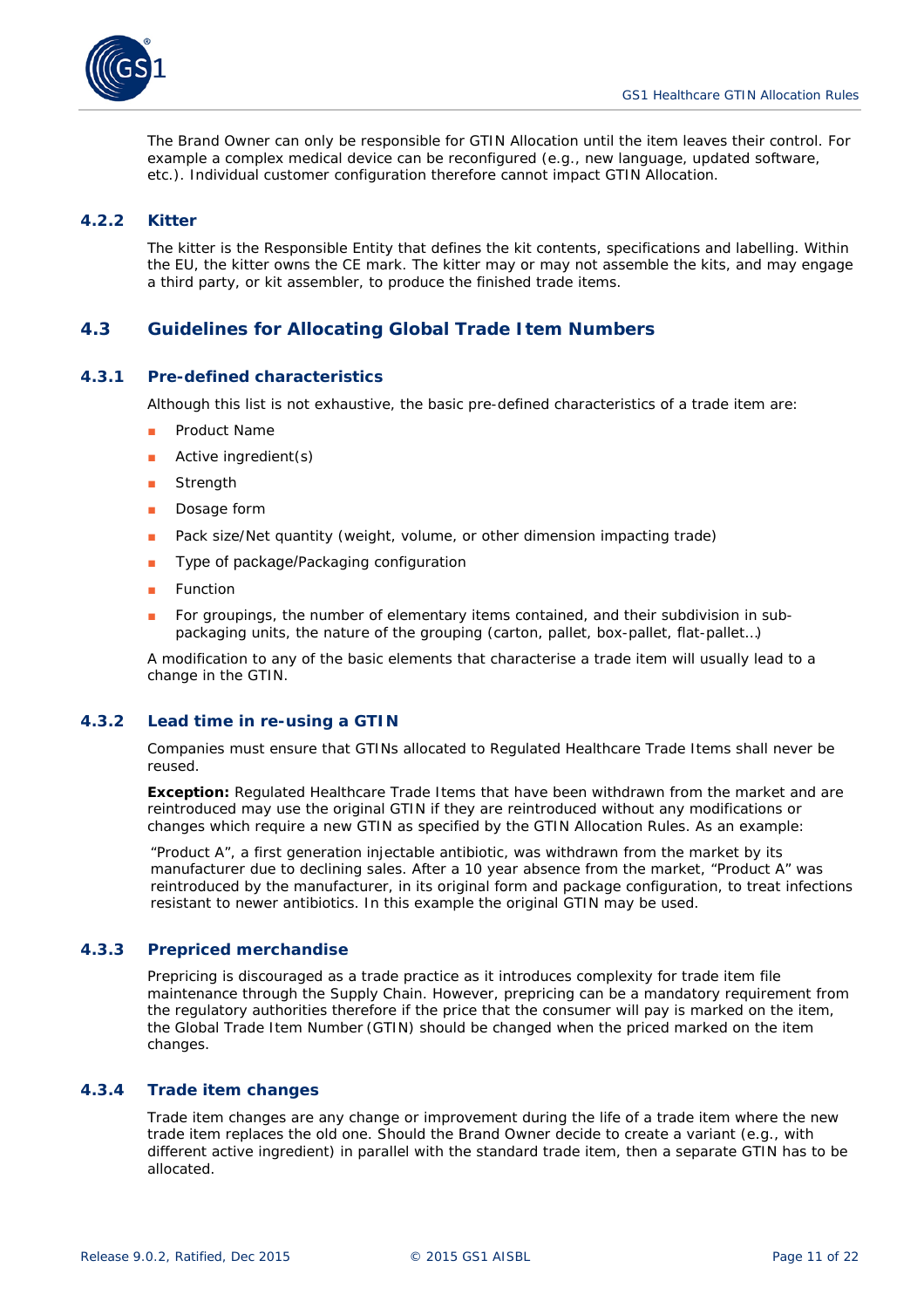

Minor trade item changes or improvements *do not* require the allocation of a different GTIN. Examples: artwork colour changes, etc.

Major trade item changes or improvements *do* require the allocation of a different GTIN Examples: If a trade item's quantity or measure changes or if *any pre-defined characteristics* are modified, then a new GTIN must be allocated.

#### <span id="page-11-0"></span>**4.4 Identification within a hierarchy**

It is important that different levels within a hierarchy (e.g., Single Unit or Single Unit Package, Shipper or Case, Pallet, etc.) are assigned different GTINs. It is for the Brand Owner or Responsible Entity to determine the hierarchy level(s) to which a GTIN should be assigned. Typically any hierarchy level that is *priced* or *ordered* or *invoiced* at any point in any Supply Chain should receive its own GTIN. In some healthcare applications this may also be recorded and included in patient records.

A typical hierarchy level example is shown in *Figure 4-2 Example of Typical Pharmaceutical Hierarchy Levels*. More detailed examples are provided at *<http://www.gs1.org/productssolutions/idkeys>*.





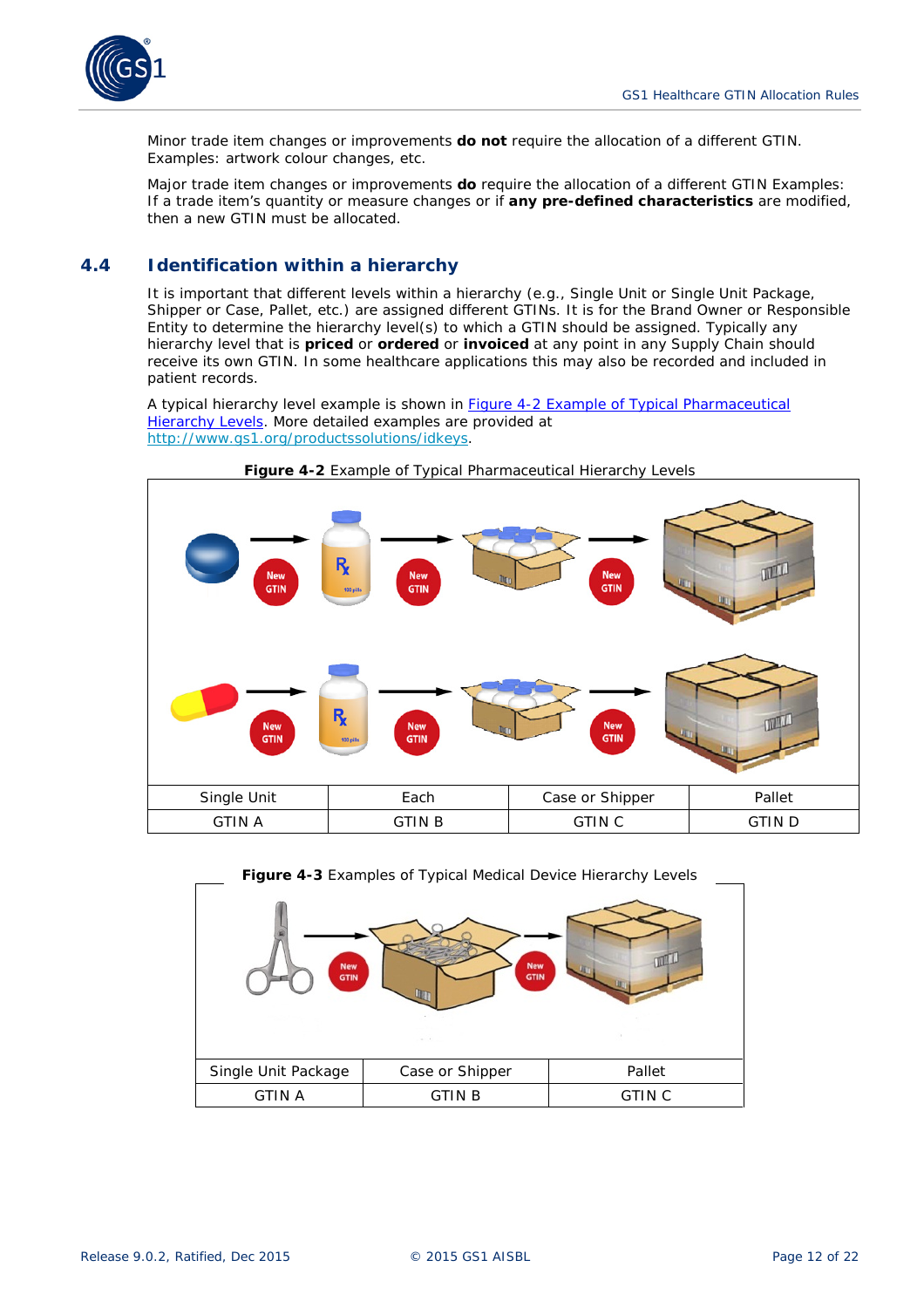

| ģ<br><b>New</b><br><b>GTIN</b><br><b>PE</b> | ô<br>ä<br>â<br>New<br><b>GTIN</b> | <b>New</b><br>SYRINGES<br><b>GTIN</b> | <b>Unit</b>  |
|---------------------------------------------|-----------------------------------|---------------------------------------|--------------|
| Single Unit<br>Package                      | Multiple Unit<br>Package          | Case or<br>Shipper                    | Pallet       |
| <b>GTIN A</b>                               | <b>GTIN B</b>                     | <b>GTIN C</b>                         | <b>GTIND</b> |

**Note:** While the hierarchy level does not impact the GTIN of a specific item, each different grouping of the same item requires a separate GTIN as shown in *Figure 4-2 Example of Typical Pharmaceutical Hierarchy Levels* and *Figure 4-3 Examples of Typical Medical Device Hierarchy Levels*.

**Note:** While GTINs are typically assigned to packaged items, the GTIN Allocation Rules cover scenarios for unpackaged items in section *5.1.1* Different language or target market and *5.3.6 Rules for single Unit*



**Note:** The pallet or logistic level can be identified with a GTIN for trade purposes and is identified with a SSCC for logistics application.

#### <span id="page-12-0"></span>**4.5 Takeovers**

#### <span id="page-12-1"></span>**4.5.1 Acquisitions and mergers**

For the company being acquired, existing stocks on hand which are numbered before the acquisition or merger, keep the same Global Trade Item Numbers (GTINs). Products that are produced after the acquisition or merger should have a new GTIN allocated.

The importance of ensuring trading partners are informed of any changes, in a timely manner, cannot be overemphasised. A company should be careful when centralising the allocation of all numbers under one GS1 Company Prefix, thus changing the GTIN of the existing products, which are otherwise unchanged. Centralising the allocation of all numbers under a single GS1 Company Prefix should be an exception, as it results in additional work and data file maintenance for customers. Companies should notify their GS1 Member Organisation of any legal status change, within one year, to facilitate a smooth transition.

#### <span id="page-12-2"></span>**4.5.2 Partial purchase**

If a company purchases a division of a company whose GS1 Company Prefix is used in divisions not purchased, then the acquiring company must change the GTINs for products in the purchased division within one year.

In most cases the rules concerning the use of the seller's GTINs, and other GS1 Identification Keys, should be taken into consideration when drawing up the purchase contract.

At the earliest opportunity, the buyer should phase in new numbers, from its own range of numbers, for items whose brand name it has acquired. The buyer will be able to do this, for example, when packaging is redesigned or reprinted.

Best practice in healthcare is that the selling company never reallocate the numbers used on products which are divested to another company.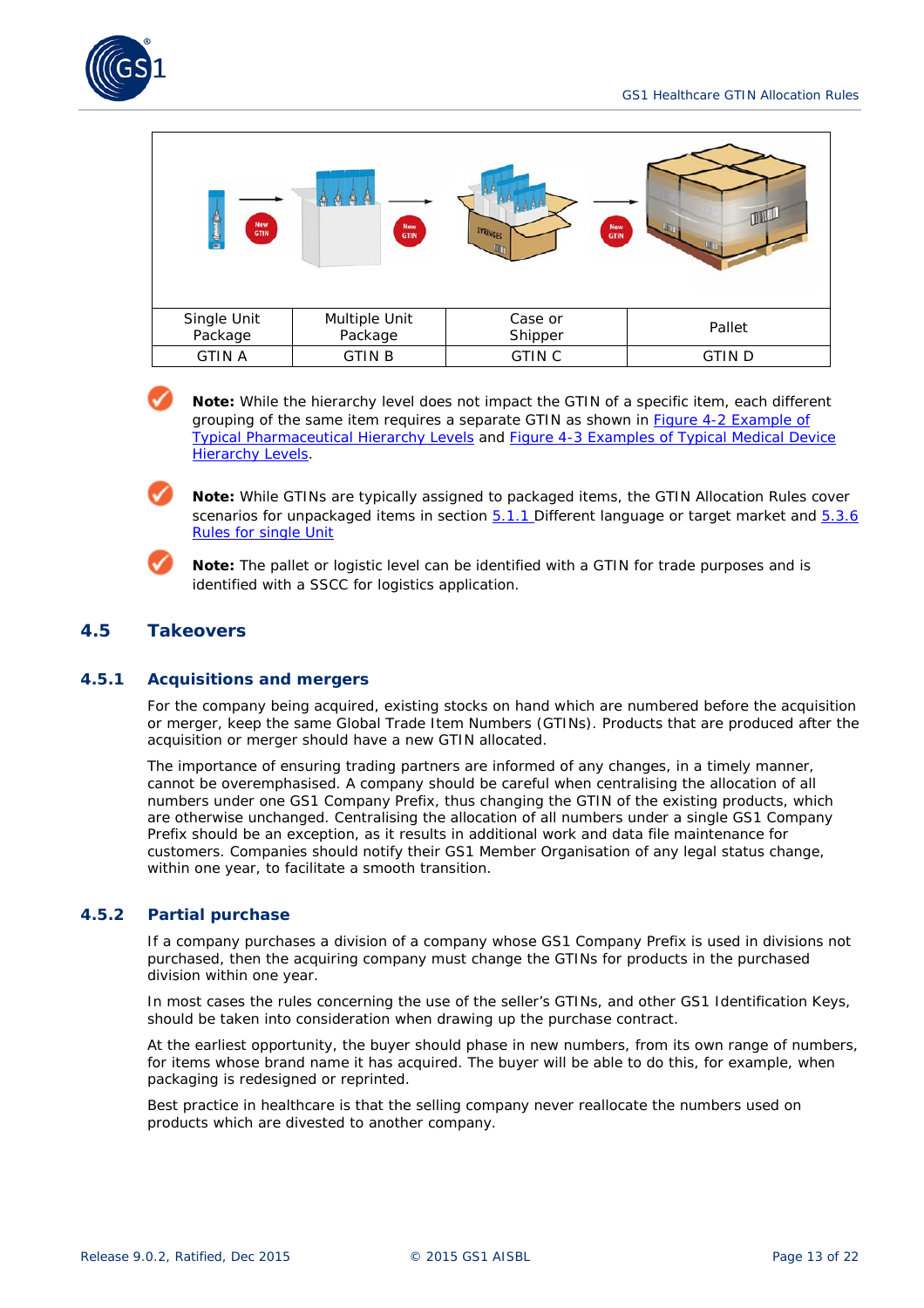

#### <span id="page-13-0"></span>**4.5.3 Split or spin-off**

When a company splits into two or more separate companies it is necessary for each GS1 Company Prefix assigned to the original company to be transferred to only one of the new companies. Any company left without a GS1 Company Prefix will need to apply to a GS1 Member Organisation to obtain one. The decision about which of the new companies should take the original GS1 Company Prefixes should be made in such a way as to minimise the number of additional GTINs required. The decision should be part of the legal arrangements of the new companies.

It is not necessary for existing stocks of items to be renumbered. However, when any of the split or spin-off companies has trade items that are numbered with a GS1 Company Prefix that it no longer holds the company should renumber those items using its own GS1 Company Prefix when new labelling or packaging is produced. Customers should be notified well in advance of the changes.

Split or spin-off companies that retain a GS1 Company Prefix must keep a record of the GTINs created that have been allocated to items they no longer own. Do not reallocate the numbers used on products which are divested to another company.

#### <span id="page-13-1"></span>**4.6 Data alignment**

When a new GTIN is assigned to a trade item, it is essential that the Brand Owner provide the detailed information to trading partners about the item's characteristics (see section 4.3.1 Predefined characteristics). It is essential that the information associated with a GTIN is accurate and communicated in a timely manner.

#### <span id="page-13-2"></span>**4.6.1 Data alignment best practice**

A number of actions are vital to ensure that GTINs are accurately communicated within the Supply Chain. These actions ensure that the data associated with any scanned barcode can be associated with accurate, up-to-date, data. This is particularly essential for items scanned in Healthcare Supply Chains where the absence of accurate data may have safety, product availability and/or regulatory conformance implications.

The GTIN provides a Supply Chain solution for the identification of any item and overall Supply Chain costs are minimised by all partners in the Supply Chain adhering to identical allocation rules as laid down in this publication.

## <span id="page-13-3"></span>**5 GTIN Allocation scenarios**

#### <span id="page-13-4"></span>**5.1 General Rules**

Although regulations (see section *3 Regulators*) are extremely important in this area, most Non-Prescription items follow broadly similar allocation rules to those in the general retail environment (see *[www.gs1.org/gtinrules](http://www.gs1.org/gtinrules)*). The examples below focus on major healthcare specific scenarios not found within the general retail environment.

There is a clear overlap between Non-Prescription products and both Medical Devices and Prescription (Rx) drugs. The general principles in this section apply to any type of healthcare item.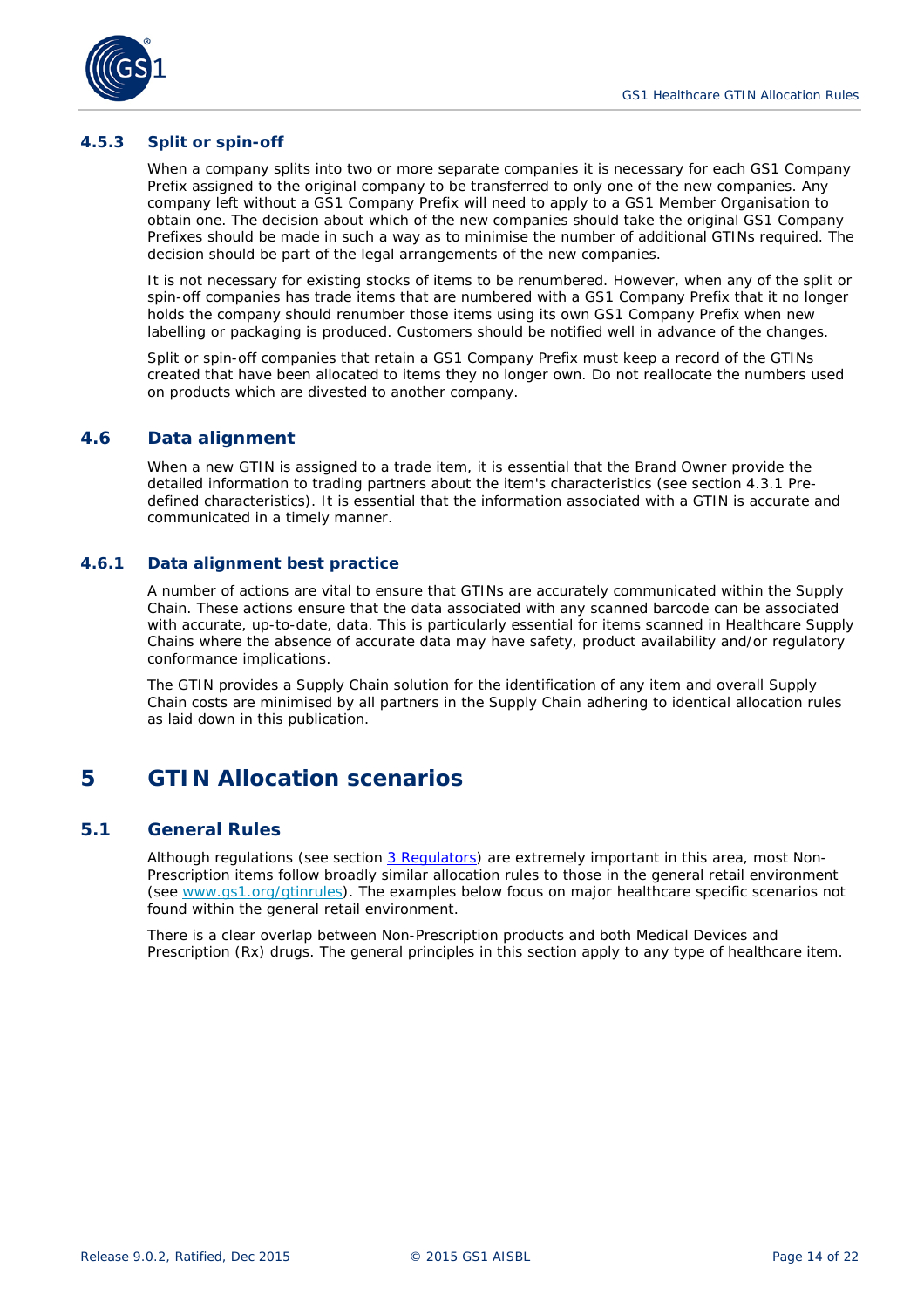

#### <span id="page-14-0"></span>**5.1.1 Different language or target market**

*Figure 5-1 New GTIN* shows two otherwise identical products - one targeted for Finland, the other for Sweden. As the two items exist in parallel and cannot be substituted (due to market acceptance and local labelling laws) a new language version to be sold in one Market/Country requires a different GTIN than the other that is sold in a different Market/Country.





#### <span id="page-14-1"></span>**5.1.2 Different Package Information Leaflet (PIL)**

*Figure 5-2 New GTIN* shows two otherwise identical products - only difference is language setting in the package information leaflet. As the two items exist in parallel and cannot be substituted (due to market acceptance and local labelling laws) a new PIL requires a different GTIN than the other.





#### <span id="page-14-2"></span>**5.1.3 Parallel imported products from different origins**

Parallel imported products are a specialty in pharmaceutical market. The only difference between parallel imported product packages might the origin. This may for example result in 1) different colours of tablets or 2) tablets with or without score line. As the two items exist in parallel and are of importance for the supply chain and the consumers, a package from different origin requires a different GTIN than the other (*Figure 5-3 New GTIN)*.



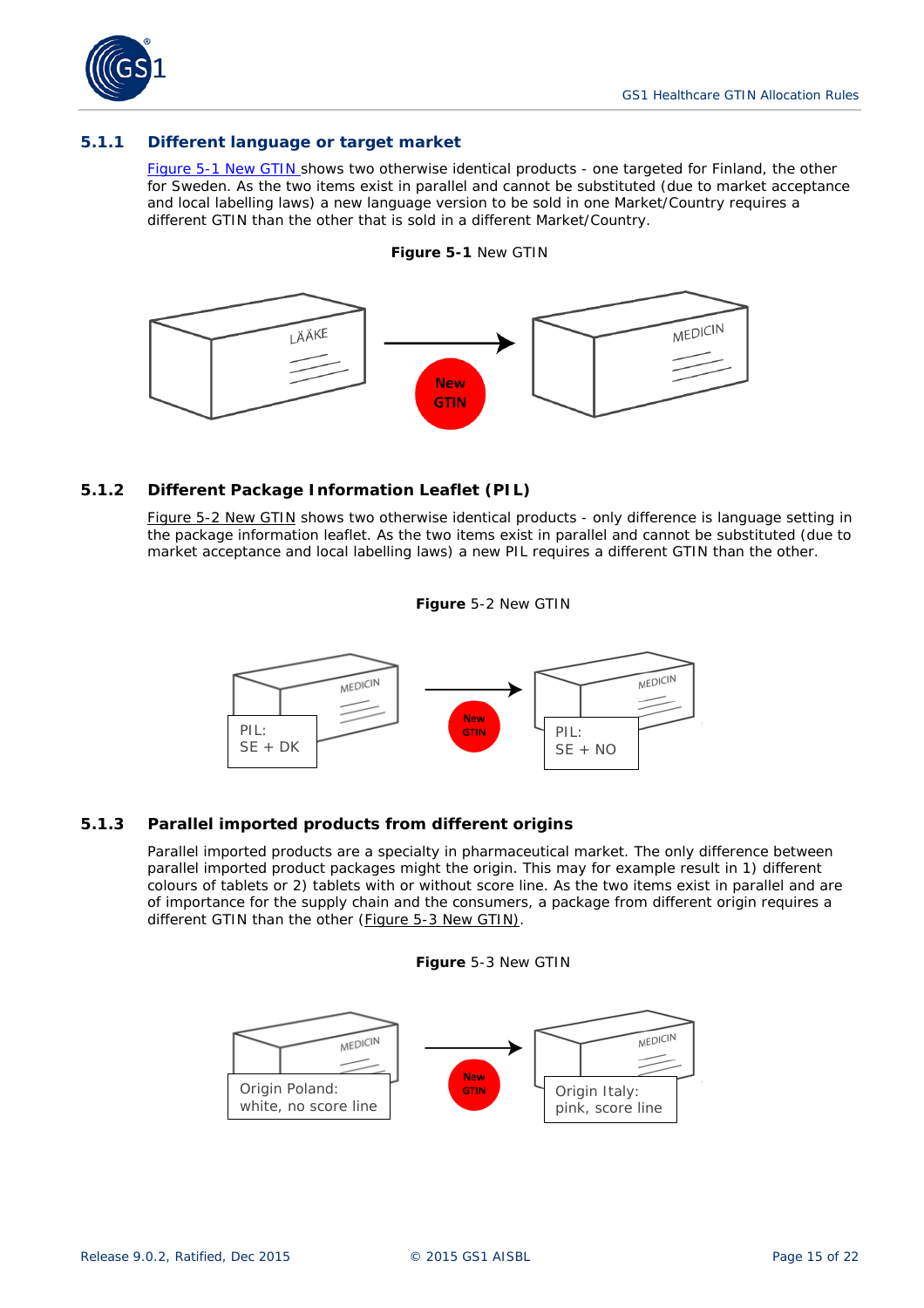

#### <span id="page-15-0"></span>**5.1.4 Additional language on the packaging sold in several markets**

Unlike the single language packaging (see section *[5.1.1](#page-14-0) [Different language or target market](#page-14-0)*) many products are packed for multiple countries and markets. Where there is an addition to an existing language cluster, the GTIN will remain the same.



**Figure 5-4** Addition to an Existing Language Cluster - Same GTIN

#### <span id="page-15-1"></span>**5.1.5 Changes in packaging materials or minor artwork changes**

Minor artwork changes or a minor change in packaging materials do not require the allocation of different GTINs.

Typically the gross dimensions of a trade item communicated via the Item File that do not affect net trade item quantity or measure do not impact the GTIN assignment. If dimensions are relevant anywhere in the supply chain, the general rule is that if any gross dimension (e.g. length, depth, weight, etc.) changes by more than 20%, a new GTIN is required. Changes below 20% may require a new GTIN at the discretion of the brand owner.



**Figure 5-5** Minor Change in Packaging Materials - Same GTIN

**Note:** Minor changes - those which are not relevant to trading partners because they do not impact the information concerning the exchange of products - do not require a change of GTIN.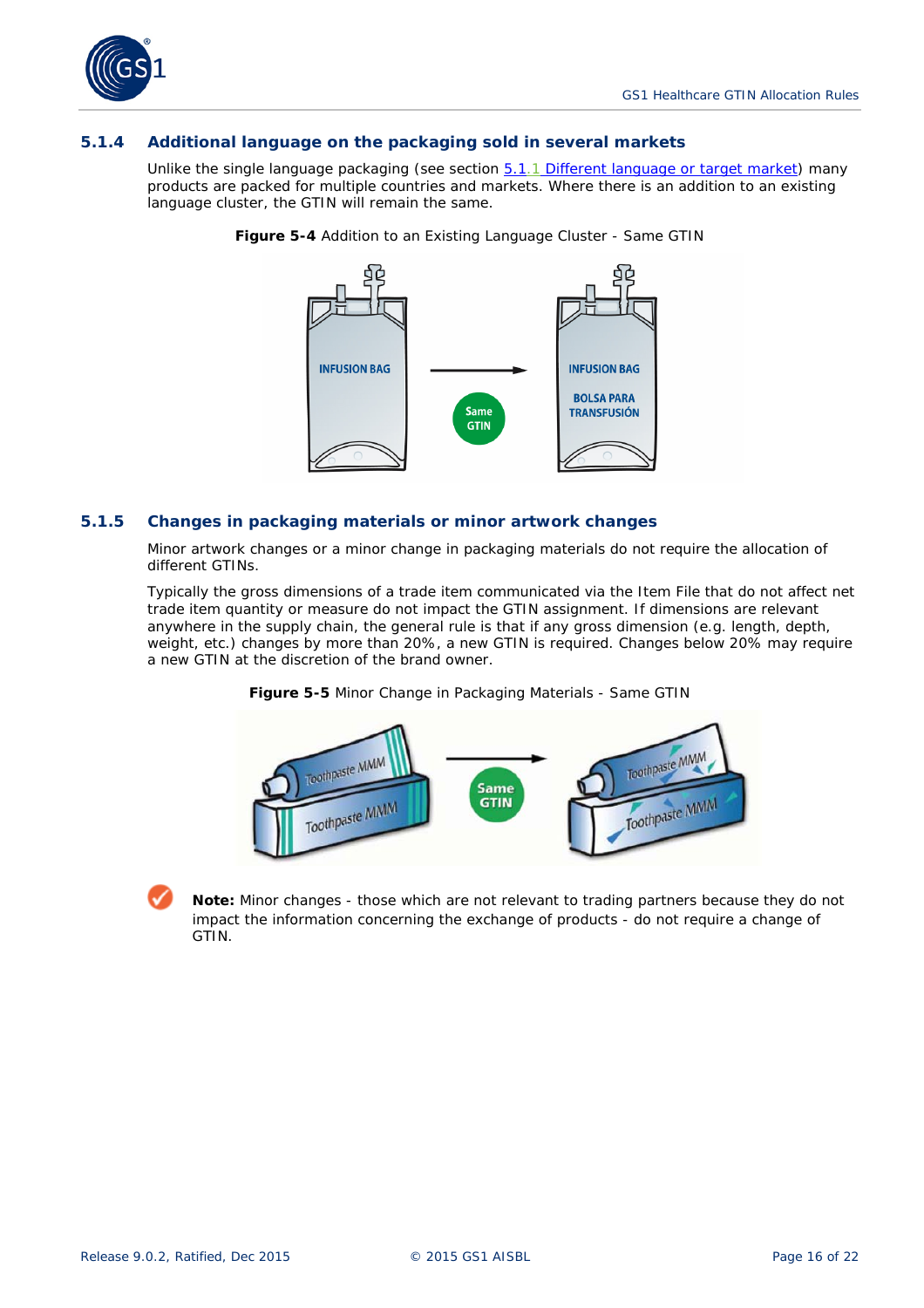

#### <span id="page-16-0"></span>**5.1.6 Promotions**

Promotions are normally short-term modifications to the way the item is presented. Promotions related to price do not impact GTIN allocation.



**Figure 5-6** Promotions Related to Price - Same GTIN

**Note:** Any promotion impacting the content of the product, or requiring a new Regulatory Filing, is considered a major change and a new GTIN must be assigned.

#### <span id="page-16-1"></span>**5.1.7 Declared change in net content**

Any modification which leads to a declared change in the net content of a healthcare item requires a new GTIN to be assigned. Examples include: number of tablets in a package; the number of sterile wipes in a pack; the net volume of 100 tablets changed to 125 tablets, etc.

**Figure 5-7** Declared Change in Net Content - New GTIN



Information systems need to distinguish between old and new healthcare items where there is a declared change in net content. Failure to distinguish old and new could lead to medical error and/or inaccurate unit pricing.

**Note:** Improvements in manufacturing tolerances, that do not impact the declaration on the product in any way, do not require a GTIN change as the modification is only relevant to the manufacturer.

#### <span id="page-16-2"></span>**5.1.8 Groupings of same item containing different quantities**

It is essential that each different packaging level (e.g., Single Unit Package, Shipper, Case, etc.) be assigned a different Global Trade Item Number (GTIN). The example below shows otherwise identical syringes in packs of one, three, and five:

The GTIN for each individual item is the same independent of any lower or higher packing levels or use as part of a larger Healthcare Kit - see section *5.1.10, Kits*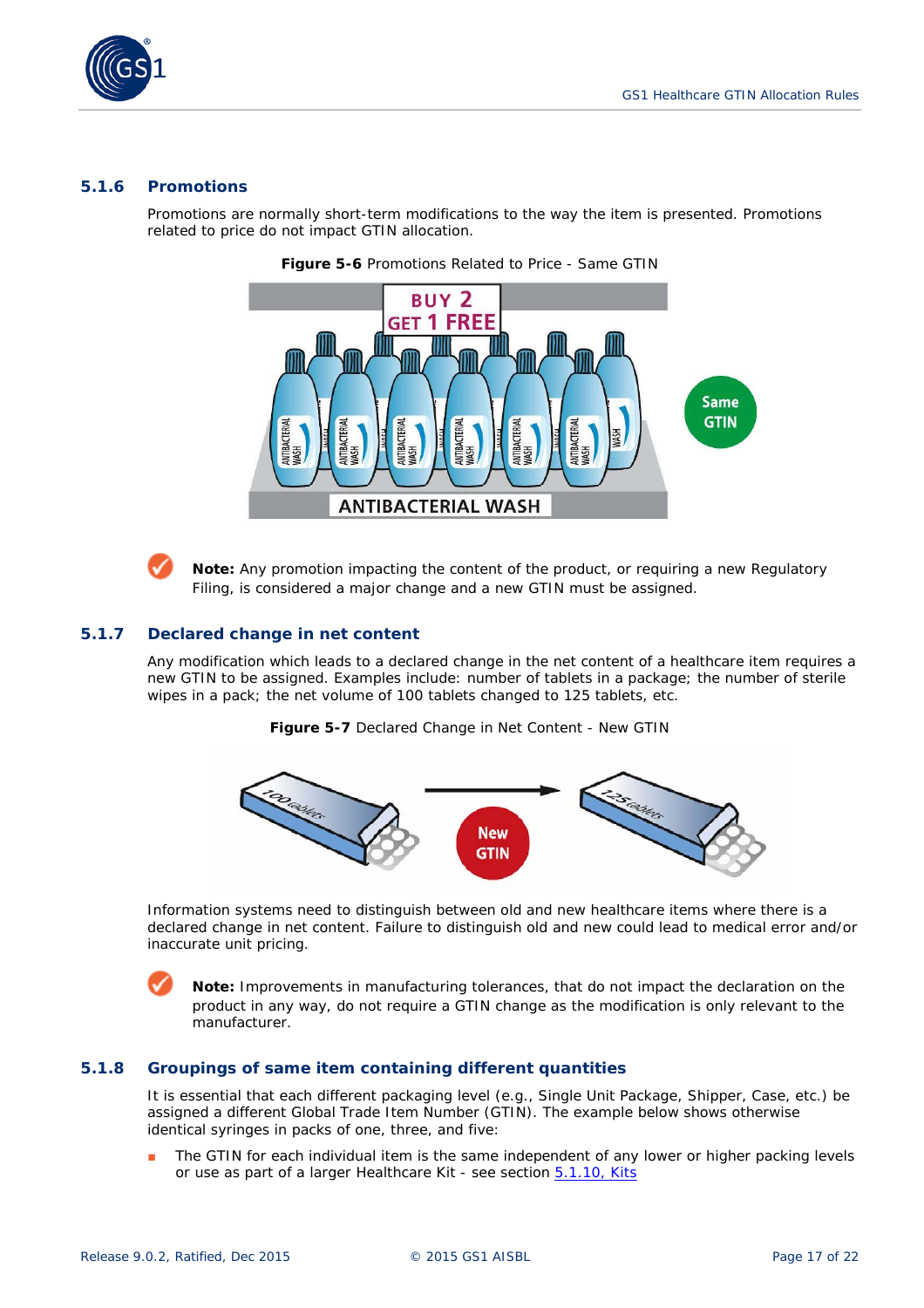

Each grouping (the pack of one, three and five below) requires a separate GTIN.

Each item SAME GTIN **GTIN** 屬 Each pack DIFFERENT GTIN

**Figure 5-8** Groupings of the same item containing different quantities

#### <span id="page-17-0"></span>**5.1.9 New/additional pallet layouts that co-exist permanently with the original layout**

The pallet-layout does not impact GTIN allocation of items on the pallet (see section *5.1.8, Groupings of same item containing different quantities*) and a GTIN is not normally required at the pallet level. However, if the market requires additional pallet configurations to be made available for ordering purposes, then different GTINs are required for each pallet-pattern and/or pallet-layout.



**Figure 5-9** Additional pallet configurations for ordering purposes - New GTIN

#### <span id="page-17-1"></span>**5.1.10 Kits**

A kit is a non-homogeneous combination of components intended for one specific healthcare purpose and is priced, ordered and invoiced as a single unit (see section *2.2.1.1, Kits*). The Kitter is the Responsible Entity and therefore allocates the GTIN to the kit.

All kits should be identified with a GTIN. Any GTIN attributes (e.g. Batch/Lot, Expiry, etc.) used and associated with the GTIN for additional identification are determined by the Responsible Entity of the trade item and/or by the requirements set by the controlling regulatory body. As a best practice, all kit components should be listed on the product label. At a minimum, all kit components should be contained in a product catalogue, database or similar document that references the kit GTIN.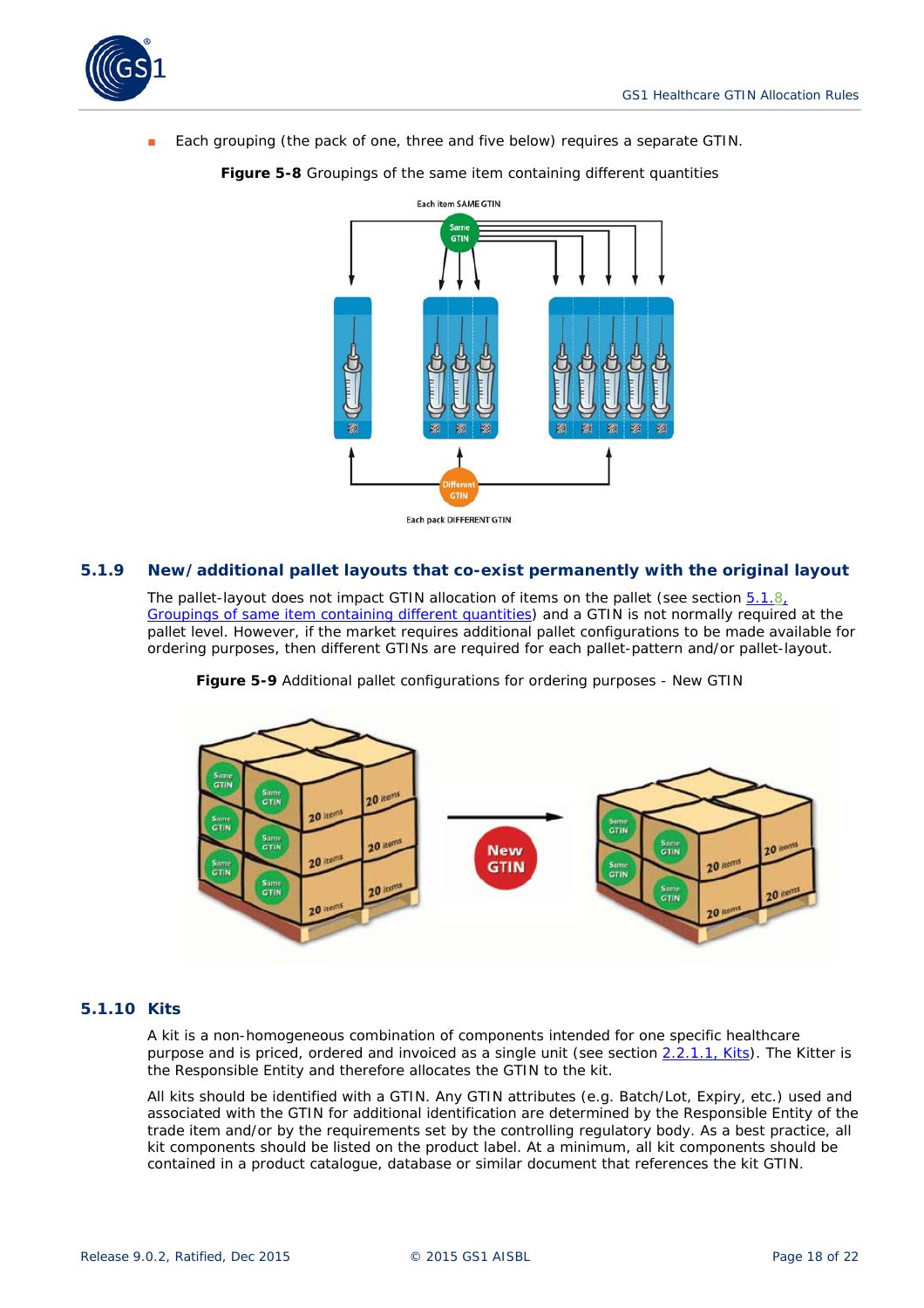

The following GTIN change rules apply:

- Adding or removing kit components requires a new GTIN. (see *Figure 5-10 Addition of a kit component)*
- When kit components are specified (by GTIN and/or brand owner item number), and that kit component is substituted, the kit GTIN must be changed.
- When kit components are listed by description only (i.e. no GTIN or brand owner item number), the kit manufacturer may substitute that kit component (maintaining form, fit and function) without having to change the kit GTIN.

**Figure 5-10** Addition of a kit component



#### <span id="page-18-0"></span>**5.2 Regulated pharmaceuticals (Prescription and non-prescription)**

#### <span id="page-18-1"></span>**5.2.1 General rules**

As with the General Rules that apply to all healthcare items (see section *[4.1](#page-9-1) [General Rule](#page-9-1)*), compliance to regulatory requirements always takes precedence (see section *[3](#page-8-1) [Regulators\)](#page-8-1).* The additional general rules that apply specifically to the Regulated Pharmaceuticals (Prescription and Non-Prescription) are:

- Any change to a product (for example triggered by a formulation, usage, concentration/potency, etc. change) will lead to new GTIN.
- In addition to the product identification (GTIN), Batch Number, Expiration Date and/or Serial Number are sometimes required in barcode form.
- In the case where these products are prepared specifically for an individual patient (for example in a hospital pharmacy) the normal GTIN rules may not be applicable. For these specialist 'oneoff' preparations, it is suggested to barcode and number the product so that it is uniquely attributed to the individual patient.

#### <span id="page-18-2"></span>**5.2.2 Rules for single unit**

Products in most sectors are currently identified at multiple hierarchy levels (see section *[4.4](#page-11-0) [Identification within a hierarchy](#page-11-0)*). The lowest hierarchy level within the GS1 System is generally referred to as the "Each" level. Identification and marking of that "Each" level of hierarchy for Regulated Healthcare Trade Items is covered in the Section titled *Healthcare Secondary Packaging (Regulated Healthcare Retail Consumer Trade Items)* of the GS1 General Specification.

In healthcare lower levels of a hierarchy are often referred to as "Level Below the Each" or "Single Unit" or "Single Unit of Use". For the purposes of this document we will refer to this level as Single Unit.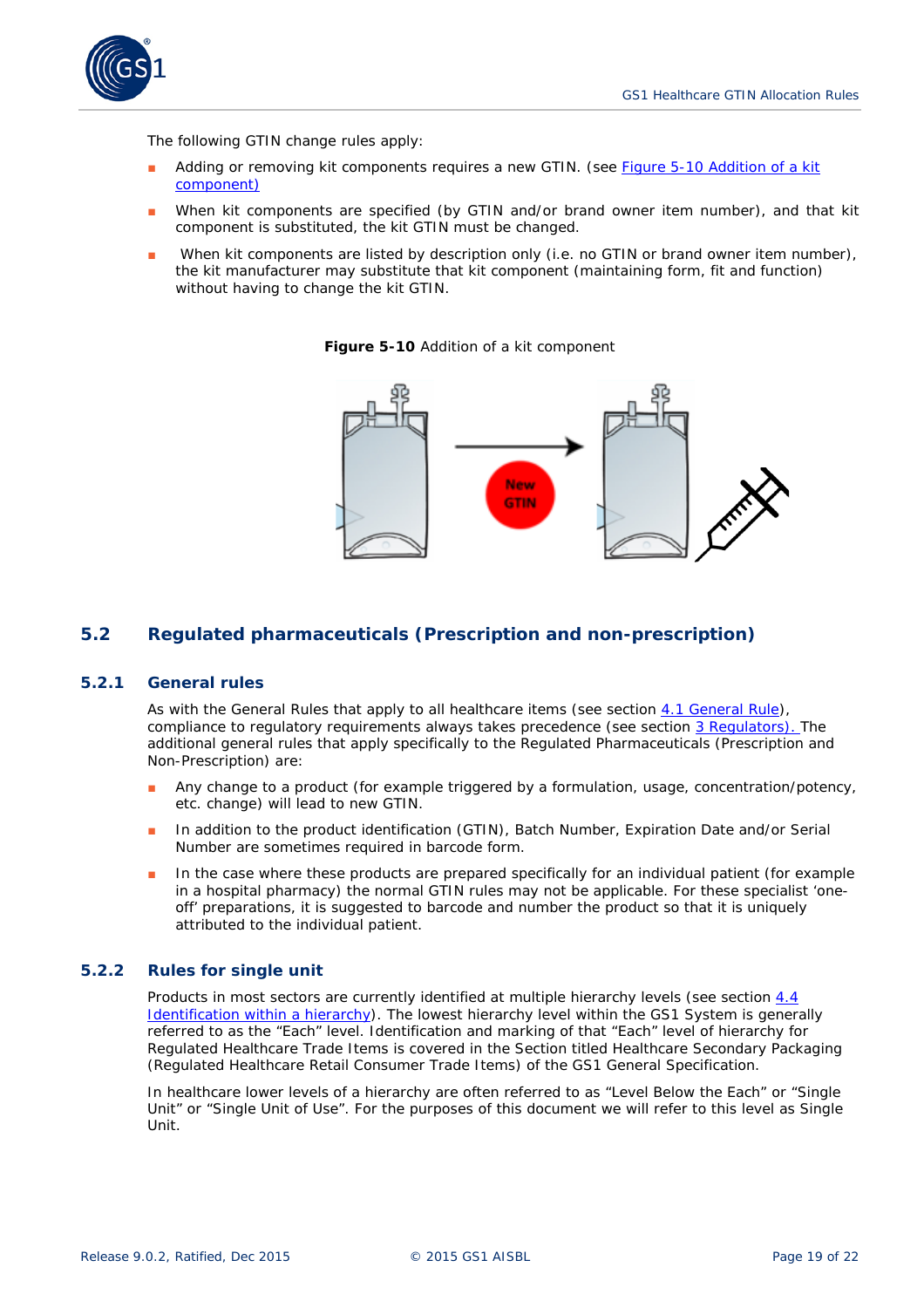

Examples of a Single Unit include an unpackaged unit, perforated blister cell, ampule, vial or tube. Identification and marking requirements of these trade items are covered by the section *Healthcare Primary Packaging (Non-Retail Trade Items)* of the GS1 General Specification.

Additional rules that apply specifically to this hierarchy identification of packaged or unpackaged single unit items, not already covered by other sections of the General Specifications, are covered in the following sections.

#### <span id="page-19-0"></span>**5.2.3 Single unpackaged pills / tablets / capsules / caplets and those packaged in blister cells**

A GTIN should be allocated to a single unit. GTIN allocation is the responsibility of the Responsible Entity responsible for the single unpackaged unit. The Brand Owner responsible for GTIN allocation for a Healthcare Trade Item may vary based upon the party who is the Responsible Entity. These GTINs allocated to quantities of one are not expected to be marked using AIDC technology (e.g. barcodes). Individual perforated blister cells are treated as a Healthcare Primary Package and should be identified and marked as such.

#### **5.2.3.1 Unpackaged solutions / liquids / creams / gels / powders / aerosols**

A GTIN is not expected to be allocated to an unpackaged single unit within multiple/variable quantity, either packaged or unpackaged, unless required by regulation or as agreed within a trading partner relationship. Regardless, GTIN allocation is made at the discretion of the brand owner. GTINs assigned to these unpackaged items are not marked using AIDC technology (e.g. barcodes).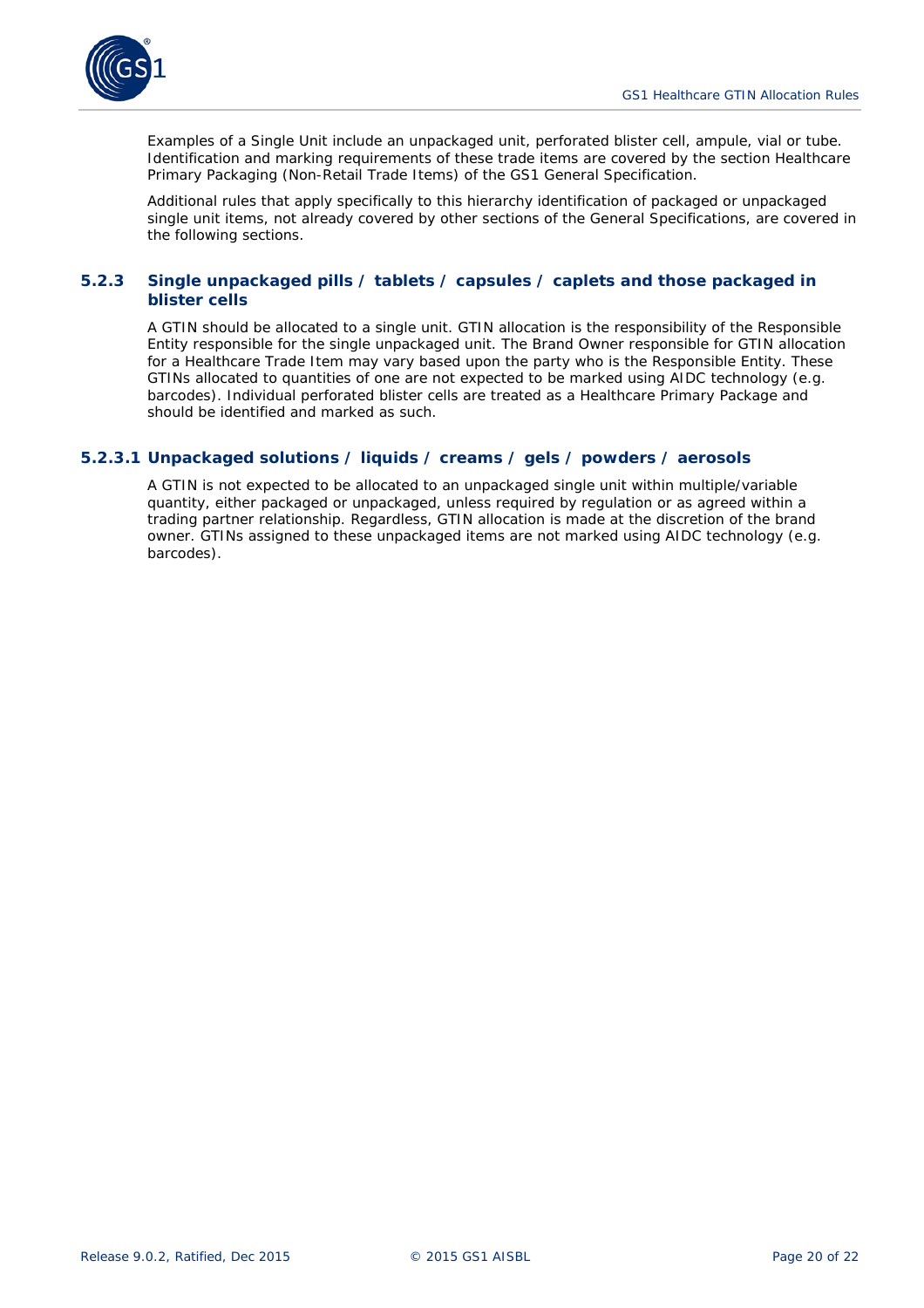

## <span id="page-20-0"></span>**A Glossary of terms**

| Term                                    | Definition                                                                                                                                                                                                                                                                                                                                                                                                                                                                                                                                                                                                            |
|-----------------------------------------|-----------------------------------------------------------------------------------------------------------------------------------------------------------------------------------------------------------------------------------------------------------------------------------------------------------------------------------------------------------------------------------------------------------------------------------------------------------------------------------------------------------------------------------------------------------------------------------------------------------------------|
| Application<br>Identifier               | The field of two or more characters at the beginning of an Element String that<br>uniquely defines its format and meaning.                                                                                                                                                                                                                                                                                                                                                                                                                                                                                            |
| <b>Brand Owner</b>                      | The party that is responsible for allocating GS1 System Identification Keys. The<br>administrator of a GS1 Company Prefix.                                                                                                                                                                                                                                                                                                                                                                                                                                                                                            |
| GS1 Company<br>Prefix                   | Part of the GS1 System identification number consisting of a GS1 Prefix and a<br>Company Number. The Company Number is allocated by GS1 Member Organisations.<br>See also U.P.C. Company Prefix. GS1 Member Organisations assign GS1 Company<br>Prefixes to entities that administer the allocation of GS1 System identification<br>numbers. These entities may be, for example, commercial companies, not for profit<br>organisations, governmental agencies, and business units within organisations.<br>Criteria to qualify for the assignment of a GS1 Company Prefix are set by the GS1<br>Member Organisations. |
| <b>EPC</b>                              | Electronic Product Code is an identification scheme for universally identifying<br>physical objects via RFID tags and other means. See<br>http://www.gs1.org/epcglobal                                                                                                                                                                                                                                                                                                                                                                                                                                                |
| GS1 General<br>Specifications           | Defines the GS1 System data and application standards related to the marking<br>and automatic identification of trade items, locations, logistic units, assets, and<br>more using barcode, RFID, and GS1 Identification Keys.                                                                                                                                                                                                                                                                                                                                                                                         |
| <b>GS1 Global Office</b>                | Based in Brussels, Belgium, and Princeton, USA, is an organisation of GS1<br>Member Organisations that manages the GS1 System.                                                                                                                                                                                                                                                                                                                                                                                                                                                                                        |
| GS1 Member<br>Organisation              | A member of GS1 that is responsible for administering the GS1 System in its country<br>(or assigned area). This task includes, but is not restricted to, ensuring brand owners<br>make correct use of the GS1 System, have access to education, training, promotion<br>and implementation support and have access to play an active role in GSMP.                                                                                                                                                                                                                                                                     |
| GS1 system                              | The specifications, standards, and guidelines administered by GS1.                                                                                                                                                                                                                                                                                                                                                                                                                                                                                                                                                    |
| <b>GTIN</b>                             | Global Trade Item Number used to identify any item (product or service) upon<br>which there is a need to retrieve pre-defined information and that may be<br>priced, or ordered, or invoiced at any point in any Supply Chain.                                                                                                                                                                                                                                                                                                                                                                                        |
| Item Reference                          | A component of the Global Trade Item Number (GTIN) assigned by the brand owner<br>to create a unique GTIN.                                                                                                                                                                                                                                                                                                                                                                                                                                                                                                            |
| Kit                                     | A collection of non-homogeneous, separable components that are identified,<br>purchased, and supplied as a single trade item for a specific clinical or<br>commercial purpose.                                                                                                                                                                                                                                                                                                                                                                                                                                        |
| Kitter                                  | The Responsible Entity that defines the kit contents, specifications and labelling.<br>The kitter may or may not assemble kits, and may engage a third party to<br>produce the finished trade items.                                                                                                                                                                                                                                                                                                                                                                                                                  |
| Medical device                          | Any instrument, apparatus, implement, machine, appliance, implant, in vitro<br>reagent or calibrator, software, material or other similar or related article,<br>intended by the manufacturer to be used, alone or in combination, for human<br>beings for any medical purpose.                                                                                                                                                                                                                                                                                                                                       |
| Multiple unit blister<br>/ package      | Immediate package for a medicine with more than one single unit. Package<br>which fully encloses the pill / caplet / capsule. Each dosage form may be<br>individually packaged. The individually blistered dosage forms are attached to<br>each other in one strip.                                                                                                                                                                                                                                                                                                                                                   |
| Responsible Entity                      | The party responsible for the safety and effectiveness of the medical product at<br>a moment in time in its lifecycle, according to the approved regulatory file<br>(including labelling) and regulatory/legal/professional obligations associated with<br>the medical product (e.g. Brand Owner, Repackager, Hospital Pharmacy, etc.).                                                                                                                                                                                                                                                                               |
| Rx (Medical<br>Prescription<br>Product) | A drug or medicinal specialty that requires a medical prescription or direct<br>medical intervention. Typical examples include, medicated bandages, pain<br>medication, injectables etc. and can normally only be obtained with a<br>prescription from an appropriate health care practitioner.                                                                                                                                                                                                                                                                                                                       |